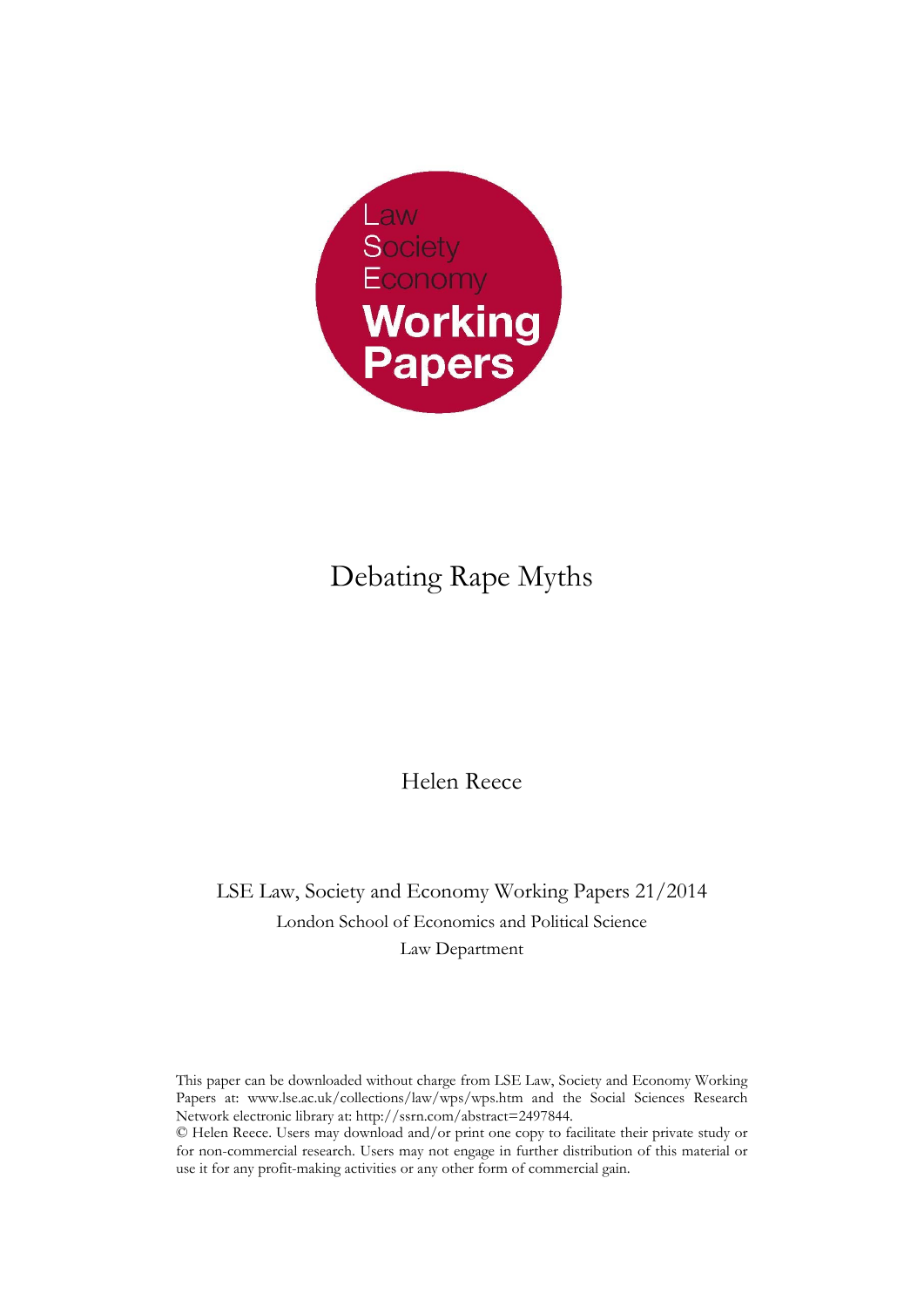# Debating Rape Myths

## Helen Reece<sup>[\\*](#page-1-0)</sup>

**Abstract:** In a recent article, I argued that the regressiveness of current public attitudes towards rape has been overstated, suggesting that, to a troubling extent, we are in the process of creating myths about myths. The article itself and the arguments contained within it have provoked various responses from feminists. While these responses proceed at times on the basis of misunderstandings or misinterpretations of my argument, they are helpful both in clarifying areas of disagreement and in underscoring some important points of agreement - at times explicitly by accepting, and at other times implicitly by leaving unchallenged, some of my core claims. In what follows, I aim to point out the misunderstandings or misinterpretations, and to clarify both the areas of assent and the areas of dissent in an attempt to move us towards the productive public conversation we believe we want.

**Keywords:** Feminist research, rape, rape law reform, rape myths, Sexual Offences Act 2003.

<span id="page-1-0"></span><sup>\*</sup> Associate Professor (Reader) in Law, London School of Economics and Political Science. I am grateful to readers for helpful comments on earlier drafts of this article.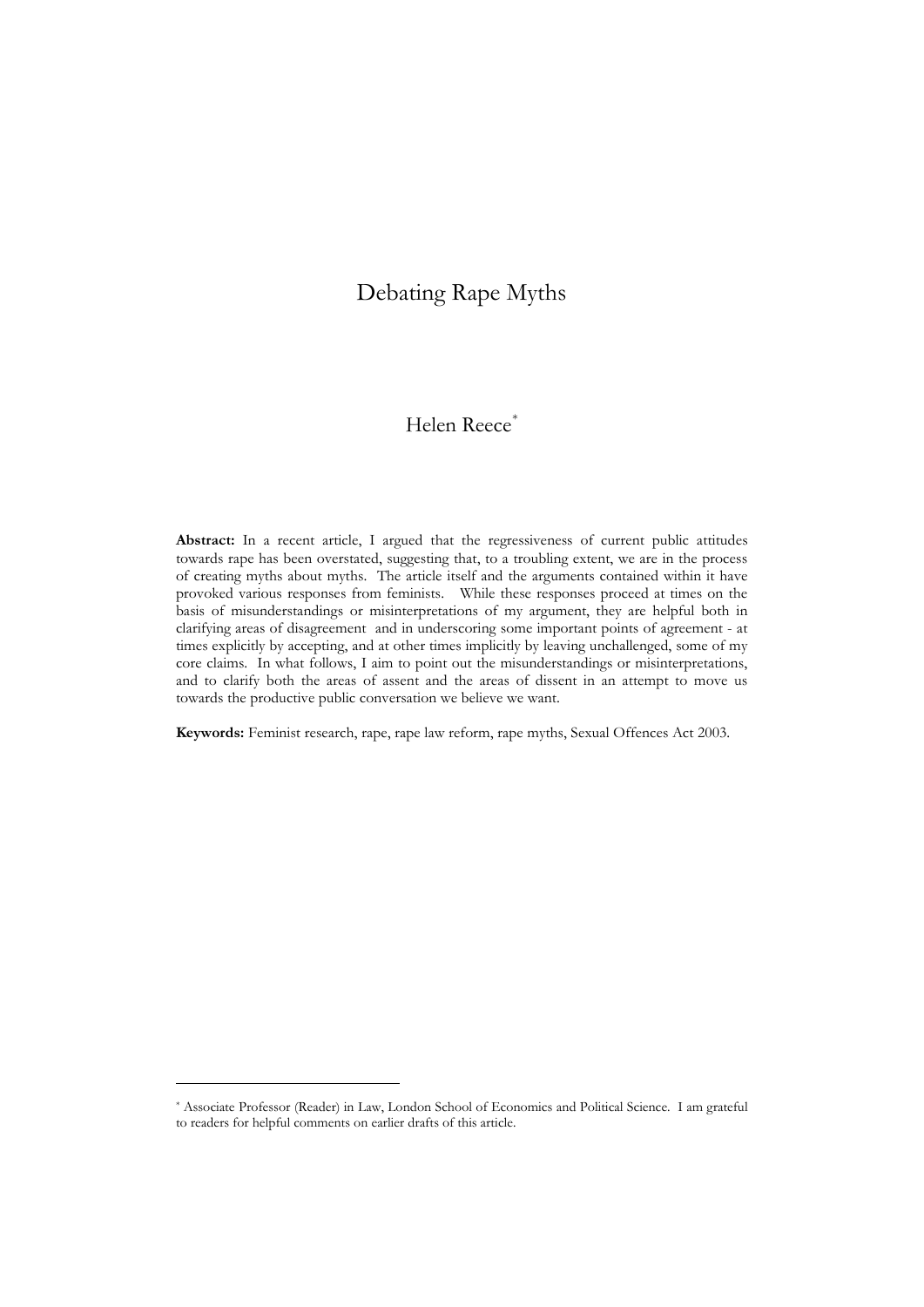

### <span id="page-2-8"></span><span id="page-2-1"></span>**INTRODUCTION**

<span id="page-2-0"></span>In a recent article, I argued that the regressiveness of current public attitudes towards rape has been overstated.<sup>[1](#page-2-2)</sup> I suggested that the claim that rape myths are widespread may be challenged on three grounds: first, some of the attitudes are not myths; secondly, not all the myths are about rape; thirdly, there is little evidence that the rape myths are widespread. I suggested that, to a troubling extent, we are in the process of creating myths about myths.<sup>[2](#page-2-3)</sup> The article itself and the arguments contained within it have provoked various responses from feminists.[3](#page-2-4) While these responses proceed at times on the basis of misunderstandings or misinterpretations of my argument, they are helpful both in clarifying areas of disagreement and in underscoring some important points of agreement – at times explicitly by accepting, and at other times implicitly by leaving unchallenged, some of my core claims. In what follows, I aim to point out the misunderstandings or misinterpretations, and to clarify both the areas of assent and the areas of dissent in an attempt to move us towards the productive public conversation we believe we want.[4](#page-2-5)

#### **PARTIALITY AND PERSPECTIVE**

Perhaps the most developed response is that of Joanne Conaghan and Yvette Russell, writing recently in *Feminist Legal Studies*.[5](#page-2-6) At the top of their list of criticisms of my article is that I present myself as impartial while in fact having an 'agenda'.

I have never hidden my agenda, nor claimed to be agenda-free – quite the opposite, as Conaghan and Russell point out, I have 'utilized a broad range of public fora to disseminate [my] views in the course of which the partiality of [my] position emerges more explicitly'.[6](#page-2-7) Even so, their drawing attention to my 'agenda' early on in their response enables the portrayal of my views as shadowy and

<span id="page-2-2"></span><sup>1</sup> H. Reece, 'Rape Myths: Is Elite Opinion Right and Popular Opinion Wrong?' (2013) 33 *Oxford Journal of Legal Studies* 445 at 446.

<span id="page-2-3"></span><sup>2</sup> See R. B. Felson, *Violence and Gender Reexamined* (American Psychological Association: Washington DC, 2002) 170.

<span id="page-2-4"></span><sup>3</sup> See for example J. Conaghan and Y. Russell, 'Rape Myths, Law, and Feminist Research: 'Myths about Myths'?' (2014) 22 *Feminist Legal Studies* 25; B. Krahé, 'Myths about Rape Myths? Let the Evidence Speak. A Comment on Reece (2013)' (2013), available at [potsdam.de/fileadmin/projects/sozialpsychologie/assets/Comment\\_Reece\\_Paper.pdf;](http://www.uni-potsdam.de/fileadmin/projects/sozialpsychologie/assets/Comment_Reece_Paper.pdf) J. Temkin, 'Is rape different?', 30th October 2013, available at [http://www.lse.ac.uk/newsAndMedia/videoAndAudio/channels/publicLecturesAndEvents/player.aspx](http://www.lse.ac.uk/newsAndMedia/videoAndAudio/channels/publicLecturesAndEvents/player.aspx?id=2081) [?id=2081.](http://www.lse.ac.uk/newsAndMedia/videoAndAudio/channels/publicLecturesAndEvents/player.aspx?id=2081)

<span id="page-2-6"></span><span id="page-2-5"></span><sup>4</sup> Conaghan and Russell, above n[. 3](#page-2-0) at 46; Reece, above n. [1](#page-2-1) at 473.

<sup>5</sup> Conaghan and Russell, above n[. 3.](#page-2-0)

<span id="page-2-7"></span><sup>6</sup> Ibid. at 31.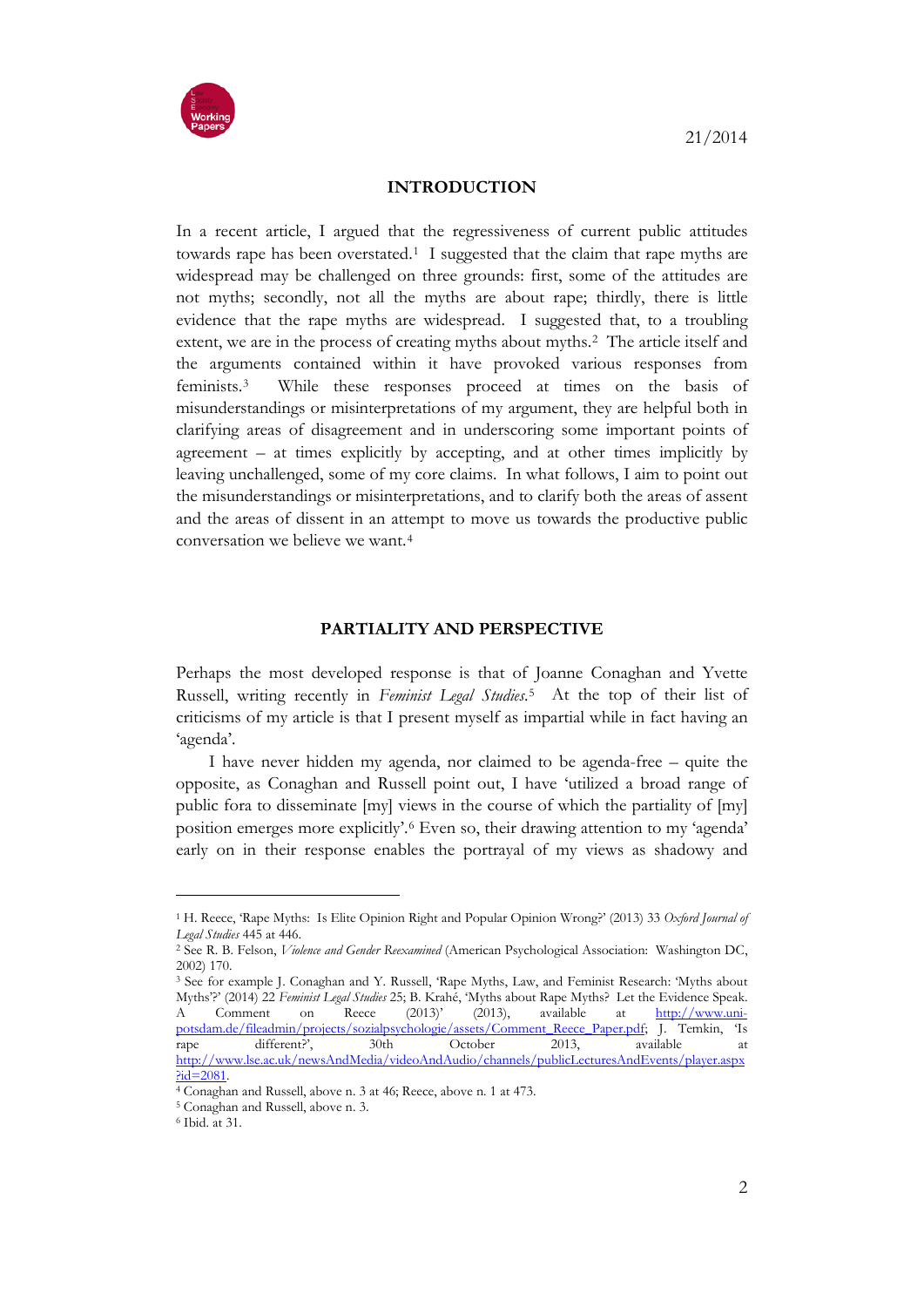sinister. This portrayal is at times direct: 'beneath the surface neutrality of Reece's presentation', Conaghan and Russell write, 'lie murky, agenda-filled depths'.[7](#page-3-0) At other times, this portrayal occurs through putting words into my mouth. Complaining that I 'couch [my] enquiry in dichotomized terms',<sup>[8](#page-3-1)</sup> Conaghan and Russell prove this to be so by giving me such terms to mouth. Chastising me for quoting others apparently out of context, they dispense with the need to quote me, in or out of context. Objecting that my position is too polarised, they still find it necessary to stretch it.[9](#page-3-2) Perhaps the most misleading instance of this is to attribute to me 'an insistence that rape should be viewed in *exactly the same way* as other serious crimes, that it has *no claim to distinction or particularity*',[10](#page-3-3) a depiction of my view that is as caricatured as it is unsustainable.[11](#page-3-4) And all this is from writers who take exception to my use of rhetoric!<sup>12</sup>

Once we have recognised the rhetorical power Conaghan and Russell gain from framing their response around my 'agenda', this point can be set aside, because they clarify: 'Of course, adopting a particular stance is not a problem – academics are as entitled to their political views as anyone else':

What *is* problematic however is the presentation of this stance as if it were value-free, as if, appropriately attired in the academic respectability of the *Oxford Journal of Legal Studies*, it did indeed offer a wholly impartial, evidencebased, empirically-grounded assessment of rape myth discourse.[13](#page-3-6)

This is a puzzling passage. First of all, I do not present my stance as if it were value-free or wholly impartial. Indeed, Conaghan and Russell continually castigate me for my use of rhetoric: I am rhetorically unyielding<sup>[14](#page-3-7)</sup> – I use a range of rhetorical techniques,[15](#page-3-8) rhetorical tactics,[16](#page-3-9) rhetorical stratagems,[17](#page-3-10) and even rhetorical sleights of hand,[18](#page-3-11) including emotively potent language.[19](#page-3-12) Wouldn't this relentless rhetoric have given the game away that I 'have a dog in this fight'?<sup>20</sup>

<span id="page-3-14"></span><span id="page-3-0"></span><sup>7</sup> Ibid. at 31; see also Temkin, above n. [3](#page-2-0) at 28:14-29:20 minutes.

<span id="page-3-1"></span><sup>8</sup> Conaghan and Russell, above n[. 3](#page-2-0) at 32.

<span id="page-3-2"></span><sup>9</sup> See also Temkin, above n[. 3](#page-2-0) at 25:57-26:06 and 28:14-29:20 minutes.

<span id="page-3-3"></span><sup>10</sup> Conaghan and Russell, above n[. 3](#page-2-0) at 30, emphasis added.

<span id="page-3-4"></span><sup>11</sup> See further below. A few other examples are: they claim that I regard gender bias as an historical *aberration* which law has all but cast off save for *those rarely occurring instances of misogyny we occasionally encounter* (ibid. at 40, emphases added); they attribute to me a conception of a liberal, atomized, gender-neutral legal subject who negotiates sex from a position of *absolute equality*' (ibid. at 43, emphasis added); they repeatedly assert that I use 'miscommunication' theory to explain away 'sex gone wrong' (ibid. at 44 and 45), but also and inconsistently that I assert there is a 'truth' to such encounters (ibid. at 45).

<span id="page-3-5"></span><sup>12</sup> See below.

<sup>13</sup> Conaghan and Russell, above n[. 3](#page-2-0) at 31.

<span id="page-3-7"></span><span id="page-3-6"></span><sup>14</sup> Ibid. at 25 and 27.

<sup>15</sup> Ibid. at 32.

<span id="page-3-10"></span><span id="page-3-9"></span><span id="page-3-8"></span><sup>16</sup> Ibid. at 27.

<sup>17</sup> Ibid. at 35.

<span id="page-3-11"></span><sup>18</sup> Ibid. at 34 and 46.

<sup>19</sup> Ibid. at 32 and 46.

<span id="page-3-13"></span><span id="page-3-12"></span><sup>20</sup> J. Halley, *Split Decisions: How and Why to Take a Break from Feminism* (Princeton University Press: Princeton, 2006) 15.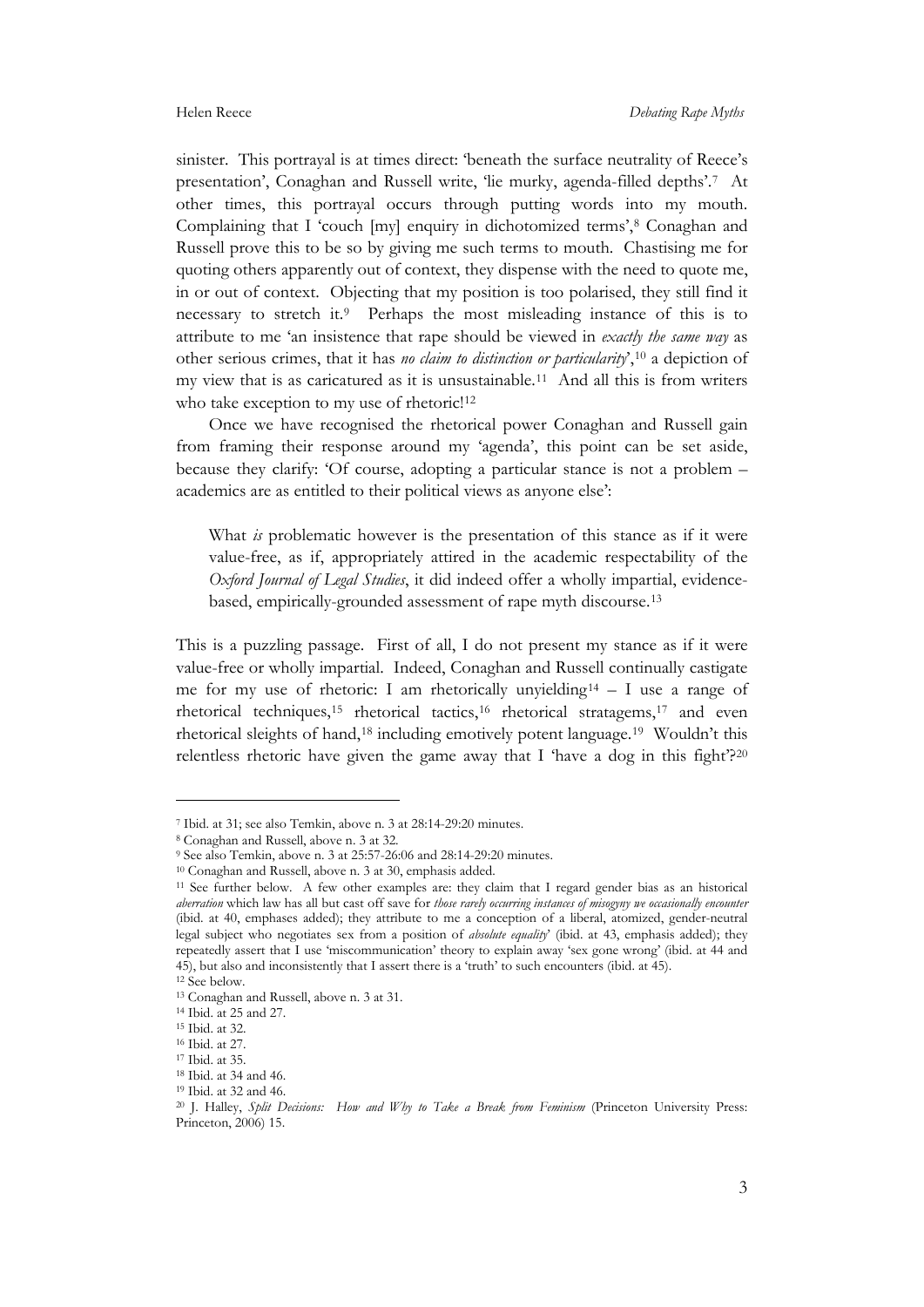

Surely even the *title*, 'Rape Myths: Is Elite Opinion Right and Popular Opinion Wrong?', would put the reader on notice that this was not some arid account.

Secondly, I find this a particularly puzzling criticism to come from *feminists*. Conaghan and Russell chide me repeatedly for my shallow understanding and awareness of feminist scholarship, but still I had understood feminism in general and Conaghan's perspective in particular to challenge the idea that there *could be* 'a wholly impartial, evidence-based, empirically-grounded assessment' of *anything*,<sup>[21](#page-4-0)</sup> let alone something as politically charged as rape myth discourse. So far as social science questions are concerned, this is one of the insights from feminist legal scholarship that I have found helpful, even agreed with. Do Conaghan and Russell really believe that there *could be* such a value-free assessment of rape myth discourse? Or, more worryingly, is it that Conaghan and Russell accept that everyone themselves included has a political perspective when writing about rape myths, but find this acceptable only if writers have the *correct* political perspective? Only if the latter does their criticism achieve coherence. It is not that I have an agenda, hidden or explicit, but rather that I have the *wrong* agenda.

Reading this passage in the context of their article as a whole clarifies that this is the – most coherent but also most troubling – meaning of their complaint. What Conaghan and Russell object to is that I have written about rape myths without adopting their interpretation of a feminist perspective.<sup>[22](#page-4-1)</sup> They are disappointed that I did not write a different, more agreeable, account – one critically exploring the difficulties of feminist strategic legal engagement, for example,<sup>[23](#page-4-2)</sup> even though I gave this a go a few years ago,<sup>[24](#page-4-3)</sup> or one tracing the historical legacy of women's subordination back to the 13<sup>th</sup> century, even though, as Conaghan and Russell amply demonstrate, the bookshelves bulge with various versions of this thesis.[25](#page-4-4) 

<span id="page-4-9"></span>Conaghan and Russell are especially insistent that it is imperative to hang on to the historical legacy of women's subordination[.26](#page-4-5) An example that for them is 'particularly illustrative of the continued purchase of rape myths'[27](#page-4-6) within the law itself is the House of Lords decision on the admissibility of evidence of a complainant's previous sexual history with a defendant in R v A (No. 2) (2001).<sup>28</sup> While discussion of the circumstances in which sexual history evidence may or may not be relevant is beyond the scope of this rejoinder,<sup>[29](#page-4-8)</sup> Conaghan and

<sup>21</sup> See J. Conaghan, *Law and Gender* (Oxford University Press: Oxford, 2013) ch 6.

<span id="page-4-1"></span><span id="page-4-0"></span><sup>22</sup> See e.g. Conaghan and Russell, above n. 3 at 37.

<sup>23</sup> Ibid. at 27.

<span id="page-4-3"></span><span id="page-4-2"></span><sup>24</sup> H. Reece, '"Unpalatable Messages"? Feminist Analysis of United Kingdom Legislative Discourse on Stalking 1996-1997' (2011) 19 *Feminist Legal Studies* 205.

<span id="page-4-4"></span><sup>25</sup> Conaghan and Russell, above n. 3 at 40-41.

<span id="page-4-5"></span><sup>26</sup> Ibid. at esp. 40-43.

<span id="page-4-6"></span><sup>27</sup> Ibid. at 42.

<span id="page-4-7"></span><sup>28</sup> [2001] UKHL 25.

<span id="page-4-8"></span><sup>29</sup> See N. Kibble, 'Judicial Discretion and the Admissibility of Prior Sexual History Evidence under Section 41 of the Youth Justice and Criminal Evidence Act 1999: Sometimes Sticking to your Guns means Shooting Yourself in the Foot: Part 2' [2005] *Criminal Law Review* 263; N. Kibble, 'Judicial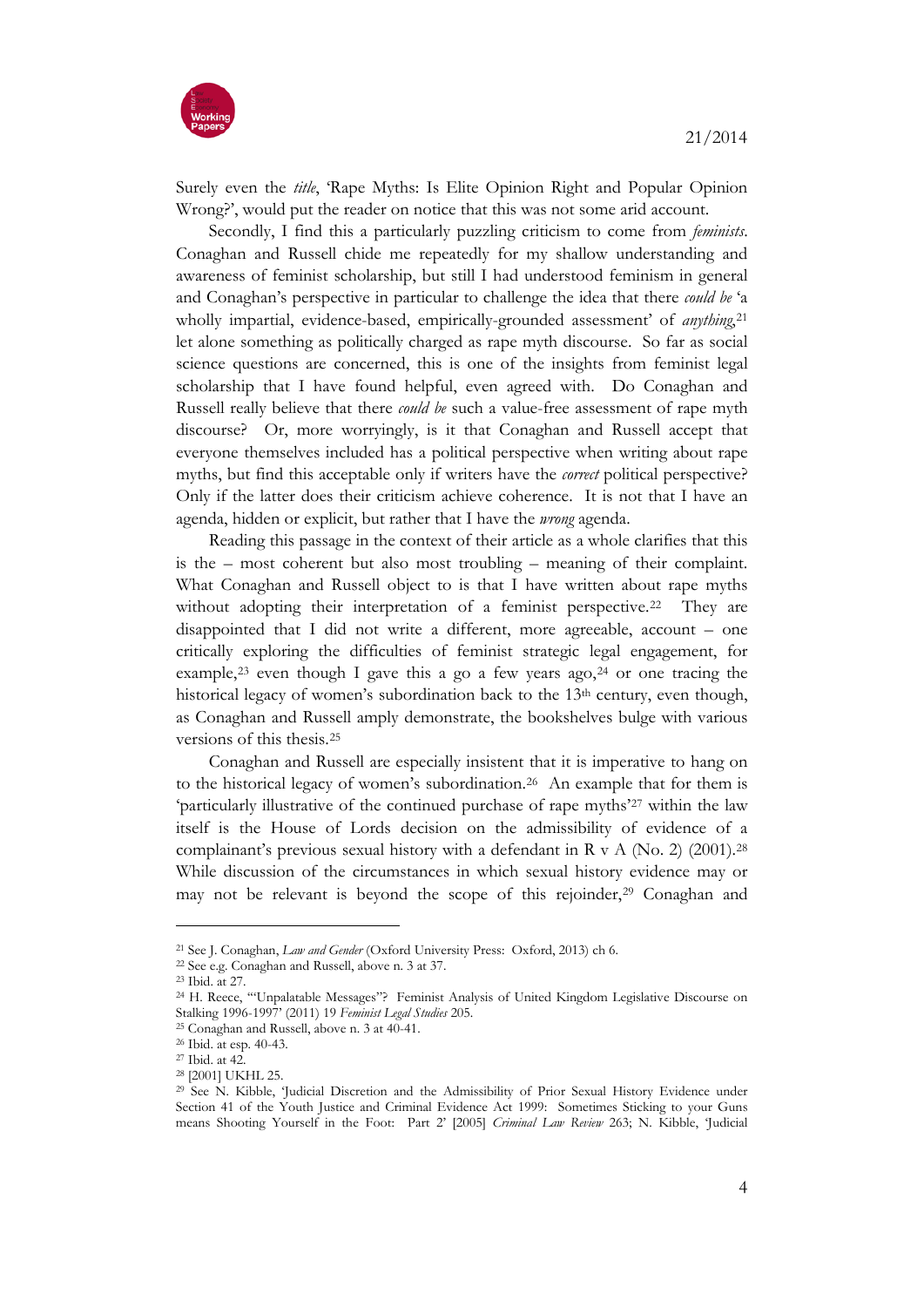Russell's principal example is certainly neither a value-free nor an uncontentious example of the law being infused with rape myths.<sup>[30](#page-5-0)</sup>

This aside, it is of course right that older discourses are not universally superseded by newer ones: out-dated ideas live on, messily overlapping, coexisting and conflicting with modern orthodoxies. I recognise the persistence of misogynistic attitudes in my article, briefly,[31](#page-5-1) too briefly for Conaghan and Russell.[32](#page-5-2) And Conaghan and Russell recognise the entrenchment, within the criminal justice system, of the newer orthodoxy of rape myth discourse, commenting: 'Such is the level of consensus about the deleterious effects of rape myths on criminal justice that the policy literature is saturated with exhortations to disregard them'.[33](#page-5-3) But once we have recognised that rape myth discourse is now essential education for the range of criminal justice practitioners, integral to the guidance they follow, with proposals to take this further,<sup>[34](#page-5-4)</sup> it becomes at least as important to interrogate what has changed as it is to rake over the remnants. Relatedly, the entrenchment of rape myth discourse in the criminal justice system means that it is both important and legitimate to put rape myth discourse to proof, pointing out leaps of logic, absence of comparators or exaggerations of results.[35](#page-5-5)  Such interrogation is 'a simple predicate of responsible power wielding'.[36](#page-5-6)

Let me – too briefly! – state that feminist theory and activism has been essential both to developing an understanding of rape and to pioneering necessary reforms to the legal system. But the issue of rape is not owned by feminism, let alone a particular interpretation of feminism.[37](#page-5-7) Far from it, now that feminism is, in some respects, running things,[38](#page-5-8) it is imperative to analyse rape myth discourse from other angles, to see around the corners of feminism's own construction.[39](#page-5-9)

<span id="page-5-12"></span>So I plead: guilty to eschewing the orthodox feminist perspective; $40$  guilty to seeking to further my own perspective with some rhetoric (though less than Conaghan and Russell suggest,<sup>[41](#page-5-11)</sup> and arguably less than they volley back);<sup>[42](#page-5-0)</sup> not

<span id="page-5-1"></span><sup>31</sup> Above n[. 1](#page-2-1) at 446.

Perspectives on the Operation of s. 41 and the Relevance and Admissibility of Prior Sexual History Evidence: four Scenarios: Part 1' [2005] *Criminal Law Review* 190; M. Redmayne, 'Myths, Relationships and Coincidences: The New Problems of Sexual History (2003) 7 *International Journal of Evidence and Proof* 75.

<span id="page-5-0"></span><sup>30</sup> See further N. Kibble, 'Uncovering Judicial Perspectives on Questions of Relevance and Admissibility in Sexual Offence Cases' (2008) 35 *Journal of Law and Society* 91.

<span id="page-5-2"></span><sup>32</sup> Above n[. 3](#page-2-0) at 40.

<span id="page-5-4"></span><span id="page-5-3"></span><sup>33</sup> Ibid. at 26.

<sup>34</sup> Reece, above n. [1.](#page-2-1)

<span id="page-5-6"></span><span id="page-5-5"></span><sup>35</sup> See contra Temkin, above n. [3](#page-2-0) at 27:13 minutes.

<sup>36</sup> Halley, above n[. 20](#page-3-14) at 14.

<span id="page-5-7"></span><sup>37</sup> See Reece, above n. [24.](#page-4-9)

<span id="page-5-8"></span><sup>38</sup> Halley, above n[. 20](#page-3-14) at 20.

<span id="page-5-9"></span><sup>39</sup> See ibid. at 321.

<sup>40</sup> See Reece, above n. [24.](#page-4-9)

<span id="page-5-11"></span><span id="page-5-10"></span><sup>&</sup>lt;sup>41</sup> In particular, some but not all of the language that Conaghan and Russell pick out is emotively potent (above n. [3](#page-2-0) at 32). When I wrote that rape researchers are associated with élite or super-élite opinion, I meant this quite literally, and I develop this theorisation in H. Reece, *Divorcing Responsibly* (Hart: Oxford, 2003): see further Halley, above n. [20.](#page-3-14) It is hardly contentious that the attrition rate is 'galloping', nor does this particularly further my argument.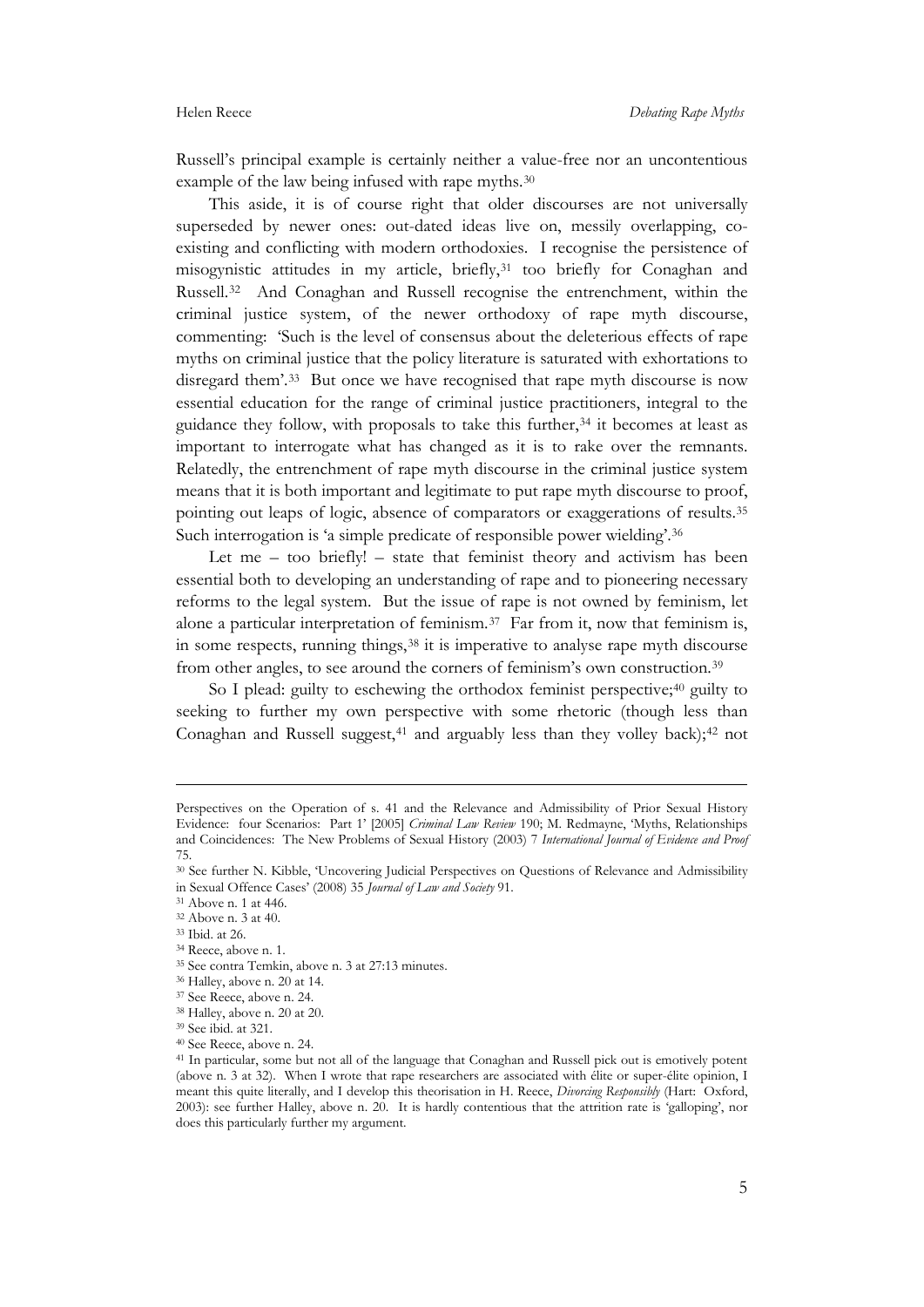

guilty to denying my perspective by disguising my argument as value-free. Conaghan and Russell can't eat their cake and have it too. In truth, I don't object to my style being described as rhetorical – this was not intended as an arid article (not that there is anything wrong with them). If I managed to persuade or even unsettle or startle with an arresting turn of phrase, I am happy. If my OJLS article functions – for any reader – as a page-turner, I am delighted. However, while I do not believe it is possible - and I certainly do not aim - to write neutrally about rape, I do believe that it is possible to select and marshal *facts* and *evidence* in support of an - avowedly political - argument. I believe in *truth* and *facts*, and therefore in *falsehoods* and *fictions*. I am happy to use rhetoric as a device to persuade, to trouble, to stop readers in their tracks, but not to trick, mislead or bamboozle.

Conaghan and Russell imply the latter. They write: 'Reece's analysis is seductive. It self-presents as balanced and *meticulously researched*, the dense footnoting *suggesting* mastery of the scholarly field'.[43](#page-6-0) The implication is that it is not meticulously researched, as if I rustled up the 'dense footnoting' to hoodwink the reader. But Conaghan and Russell provide little evidence of such sharp practice. With two exceptions, I select and marshal facts and evidence to further my – overtly political – argument.

#### **MEA CULPA**

The first exception is that I erroneously describe Donald Dripps as Donald Draper. While embarrassing, all the more so since a quotation from Dripps gives me the title for the article, $44$  nothing substantive turns on this  $-$  his quotations, argument and reference are all accurate.[45](#page-6-2)

My second mistake is more substantial. Re-reading my article in the light of Conaghan and Russell's, and particularly Barbara Krahé's,<sup>[46](#page-6-3)</sup> criticisms, I now see

 $\ddot{\phantom{a}}$ 

<sup>42</sup> Aside from my 'murky, agenda-filled depths' (Conaghan and Russell, above n. [3](#page-2-0) at 31), a few examples are: 'a *mountain* of evidence' indicates that rape myths are widely held (ibid. at 26, emphasis added); 'It is difficult to gauge from a close reading of the text to what extent Reece consciously resorts to legerdemain' (ibid. at 36), but even though it is difficult to gauge, the implication hangs there (cf D. Davison, 'Logic: another form of female oppression' (2014), available at [http://www.avoiceformen.com/feminism/logic-another-form-of-female-oppression/\)](http://www.avoiceformen.com/feminism/logic-another-form-of-female-oppression/); two references to my 'repeated' iteration of a quotation from Mary Koss (Conaghan and Russell, above n. [3](#page-2-0) at 35 and 36), which I in fact cite on two occasions, on the second of which I refer back to the original citation to conclude the discussion which opened with the quotation; a negative image of woman is '*immortalized* in legal discourse as the myth that 'women cry rape' (ibid. at 41, emphasis added); they refer to my '*collusion* in the ready ontological distinction of rape and sex' (ibid. at 43, emphasis added).

<span id="page-6-1"></span><span id="page-6-0"></span><sup>43</sup> Above n[. 3](#page-2-0) at 31, emphases added.

<sup>44</sup> D. Dripps, 'After Rape Law: Will the Turn to Consent Normalize the Prosecution of Sexual Assault?' (2008) 41 *Akron Law Review* 957 at 958.

<span id="page-6-2"></span><sup>45</sup> Conaghan and Russell charitably make little of my 'senior moment', merely politely pointing it out in a footnote (above n. [3](#page-2-0) at 28).

<span id="page-6-3"></span><sup>46</sup> Above n[. 3.](#page-2-0)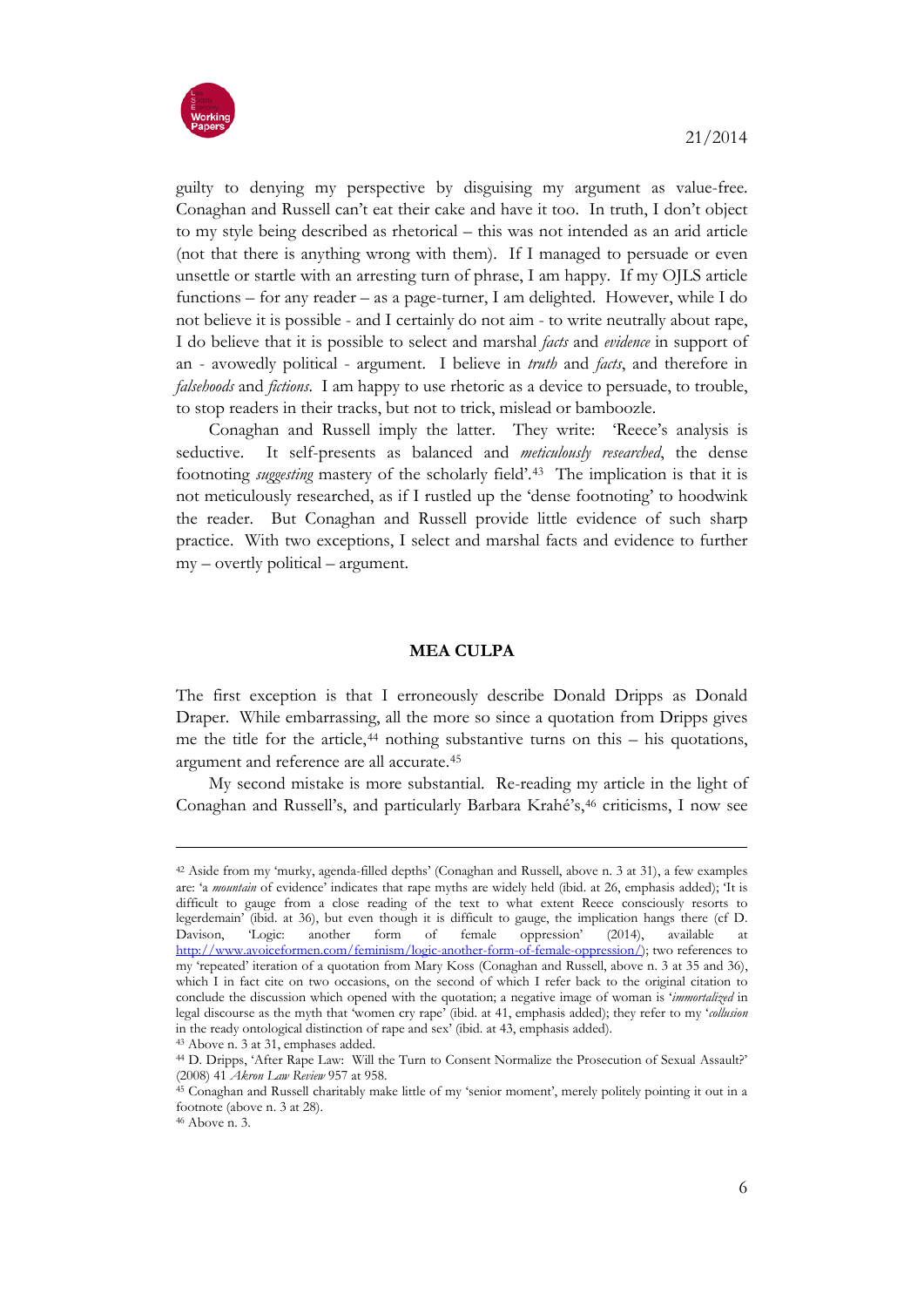that I should have drawn a clearer distinction between Sections 5 and 8 of my article. Section 5 on Rape Myth Methodology focused specifically on methodological criticism of the Acceptance of Modern Myths about Sexual Aggression (AMMSA) scale, and also highlighted how problems with AMMSA replicated themselves in other forms of rape myth research. Section 8 was planned as an exposition of what I described as the 'coffee' myth, with AMMSA propositions as the backdrop to this exposition. But I can see that I unwittingly brought criticisms of AMMSA methodology into Section 8 – unclearly and, at one point, inaccurately.

In her Comment on my article, Krahé writes that AMMSA reliably captures individual differences in attitudes towards rape,<sup>[47](#page-7-0)</sup> that these individual differences in attitude are inter-related,[48](#page-7-1) and that capturing these individual differences requires responses to be normally distributed.[49](#page-7-2) I did not put any of this in issue. On the contrary, I explicitly recognise these points in Section 5:

To a large extent, Gerger and others are concerned with the correlation that they find between RMA [rape myth attitude] and rape proclivity. Analysis of this is beyond the scope of this article, but if there is solid evidence that those men more prone to rape can be predicted by their answers to AMMSA then this could be useful information in a range of contexts. While they have their dangers, *there is certainly a legitimate role for bell curves*.[50](#page-7-3)

In writing this passage with a pronounced focus on the potential correlation between RMA and rape proclivity, I did not dismiss all other correlations.[51](#page-7-4) I did not doubt that an individual's position on the bell curve would tell us something about his general attitude towards rape. In other words, I did not doubt that AMMSA was measuring something. This would have been an unsustainable claim, which I did not make.

In Section 5, I make just two points about AMMSA, both crucial. The first is its shift from defining rape myths as false to defining rape myths as wrong in an ethical sense.[52](#page-7-5) The second is that the results obtained from AMMSA cannot in themselves demonstrate the regressiveness of public attitudes. So I continue immediately on from the quotation above as follows:

But what we definitely cannot do with a scale specifically designed to produce a bell curve is demonstrate the awfulness of people's attitudes. And this is

<span id="page-7-0"></span><sup>47</sup> Ibid. at 7.

<sup>48</sup> Ibid. at 8-9.

<span id="page-7-2"></span><span id="page-7-1"></span><sup>49</sup> Ibid. at 7.

<span id="page-7-3"></span><sup>50</sup> Reece, above n. [1](#page-2-1) at 455, emphasis added.

<span id="page-7-5"></span><span id="page-7-4"></span><sup>51</sup> I clarify this in ibid. at footnote 100, which is attached to the end of this passage and reads '[s]ee Lonsway and Fitzgerald for their related point about the importance of behavioural variables' (see K. A. Lonsway and L. F. Fitzgerald, 'Rape Myths: In Review' (1994) 18 *Psychology of Women Quarterly* 133). 52 See below.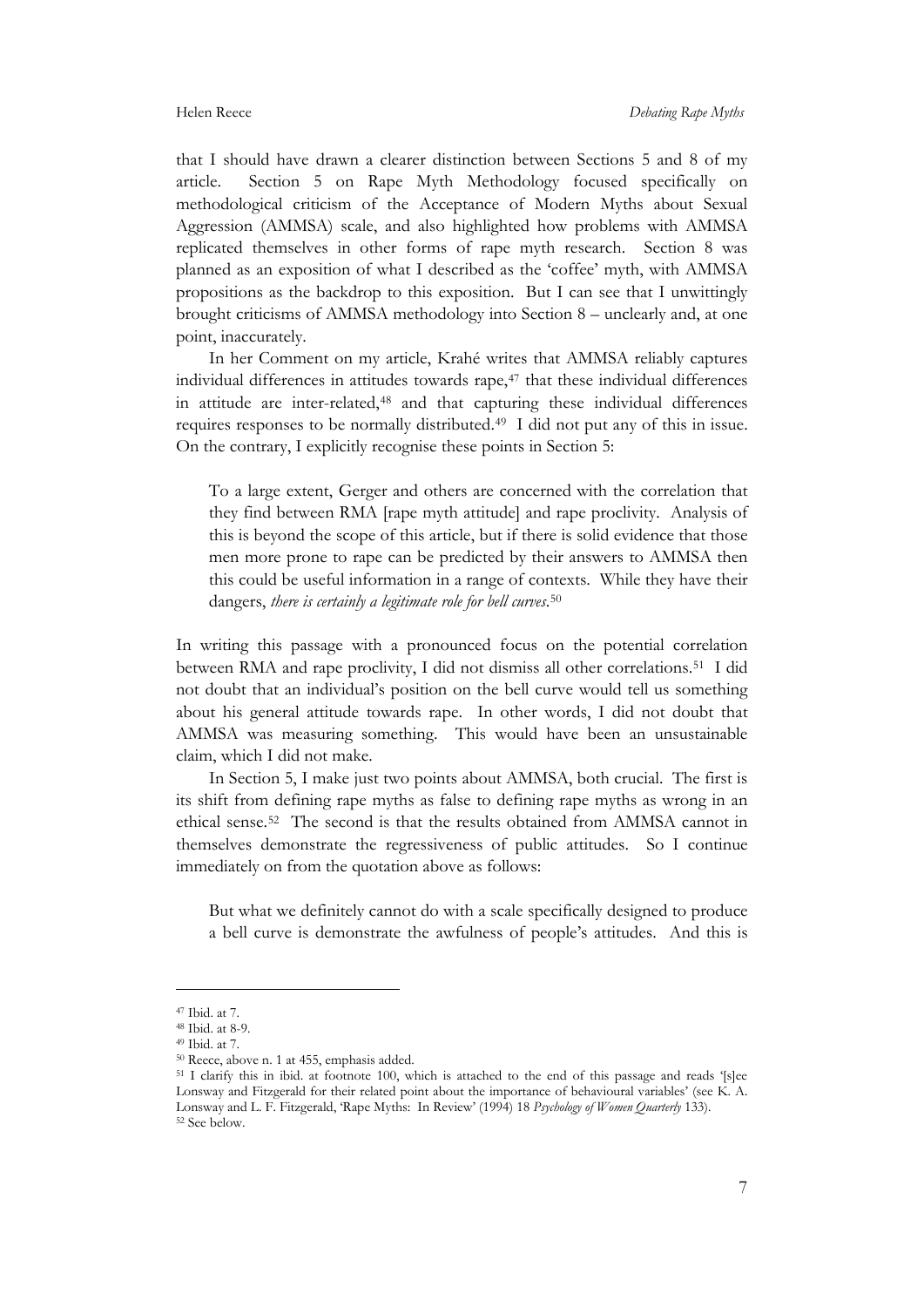

exactly what some try to do with their AMMSA results<sup>[53](#page-8-0)</sup> [...] This is as fallacious as making the driving test practically impossible to pass, then treating the resulting failure rate as evidence of appalling driving.<sup>[54](#page-8-1)</sup>

For all of Krahé's defence of AMMSA methodology, she never responds to this crucial criticism. She complains that I lack 'even a basic understanding of the principles of quantitative methodology in general and attitude measurement in particular',[55](#page-8-2) but this point is so simple that even a lawyer can understand it. This shockingly simple but important point having been ignored rather than challenged in the responses to my article, it would be good to see an end to rape myth researchers' treating AMMSA results as evidence of the extent of RMA.

So far, so good, but then I re-read Section 8, where I intended to use AMMSA examples as a launch pad to a more generalised discussion of the 'coffee' myth. Conaghan and Russell have read this Section as being about generalised societal beliefs towards sexual consent and, while they disagree with my conclusions, their reading is in line with my objectives. Krahé in contrast has read this section as being about AMMSA, and I can see that hers is a viable reading. It would thus have been clearer if I had acknowledged that, in the context of a scale consisting of a number of items such as AMMSA, large variations in interpreting individual items of the scale would show up.[56](#page-8-3) Relatedly, I agree with Conaghan and Russell that my statement that 'AMMSA participants are given a binary choice'[57](#page-8-4) is misleading, when AMMSA in fact gives participants a scale.

#### **TARRING OF THE (WRONG) FIELD?**

Conaghan and Russell go far further though, accusing me of 'excision of much of the subtlety of rape myth research', tarring 'this whole body of research with the same sweeping brush'.<sup>58</sup> Apart from the calumny they believe this causes to 'a rich research literature which is, for the most part, nuanced and reflective, attuned to changing social and cultural attitudes and always open to new ideas and approaches',[59](#page-8-6) they suggest that this also hoists me on my own petard, as I inconsistently draw on rape myth research as the only evidence we have of public attitudes.[60](#page-8-7)

 $\overline{a}$ 

8

<span id="page-8-0"></span><sup>53</sup> Reece, above n. [1](#page-2-1) at 455.

<span id="page-8-1"></span><sup>54</sup> Ibid. at 456.

<span id="page-8-2"></span><sup>55</sup> Above n[. 3](#page-2-0) at 6. <sup>56</sup> Ibid. at 7.

<span id="page-8-5"></span><span id="page-8-4"></span><span id="page-8-3"></span><sup>57</sup> Above n[. 1](#page-2-1) at 462. <sup>58</sup> Above n[. 3](#page-2-0) at 32.

<sup>59</sup> Ibid. at 32.

<span id="page-8-7"></span><span id="page-8-6"></span><sup>60</sup> Ibid. at 33.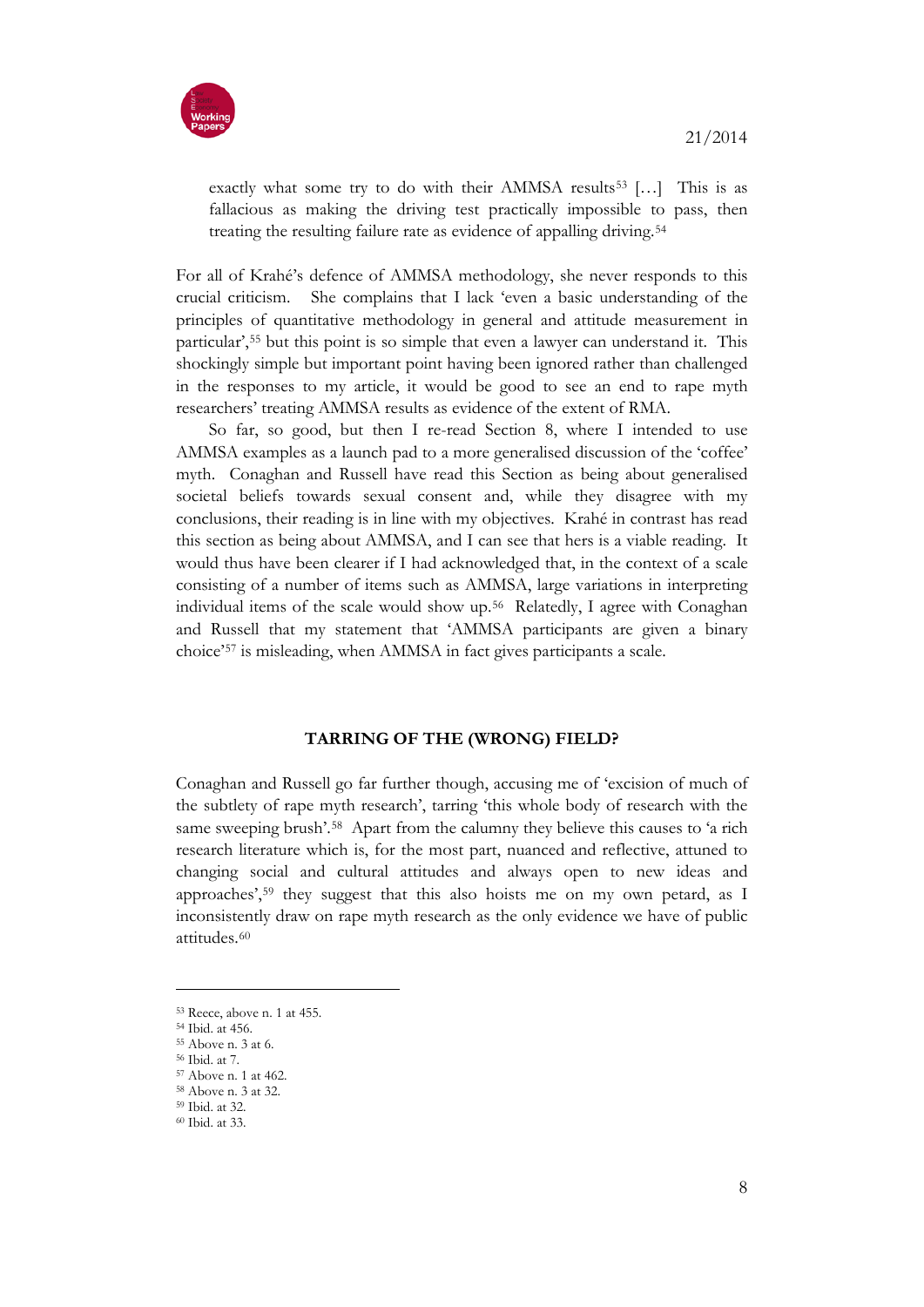For Conaghan and Russell, the trouble begins with my title which is 'formulated to yield an answer to a question – is elite opinion right and popular opinion wrong? – the academic merits of which are never put up for discussion'.[61](#page-9-0)  Granted the title is strongly worded and I hope arresting, it is a *question*, to which I give the answer – as Conaghan and Russell acknowledge<sup>[62](#page-9-1)</sup> – 'to some extent'. Turning from the title to the substance, it is at best a gross over-statement to suggest that I tar 'this whole body of research with the same sweeping brush, drawing no distinction between casual, unsubstantiated claims (such as Dripps') and carefully thought-out, properly evidenced academic positions'.[63](#page-9-2) On the contrary, I make targeted criticisms of particular methodological features and substantive assumptions of specific pieces of rape myth research and individual rape myth researchers. Demonstrating this in full would necessitate reproducing my original article.[64](#page-9-3) This is why I am not hoisted on my own petard, because far from 'tarring the whole field', I criticised *some* and relied upon *other* aspects of rape myth research.

<span id="page-9-8"></span>I have already exposed the real criticism here. While some of the rape myth research I relied upon both describes itself and is accepted as feminist research, some other pieces do not and are not; and worse still, most if not all the research which I criticised is written from a feminist perspective. It is not that I have 'tarred the whole field' but rather that, so far as Conaghan and Russell are concerned, I have 'tarred the wrong section of the field'.

Conaghan and Russell take me to task for criticising some of their favoured feminist research, but they also castigate me for taking other feminist research a little too seriously. Donald Dripps, having already suffered the ignominy of my getting his name wrong, has to face his work being described by Conaghan and Russell as 'crude'[65](#page-9-4) and 'unsubstantiated'[.66](#page-9-5) Having come across Dripps' writing by way of his chapter in *Rethinking Rape Law: International and Comparative Perspectives*<sup>[67](#page-9-6)</sup> – an edited collection specifically praised by Conaghan and Russell<sup>[68](#page-9-7)</sup> – I had no idea that his opinion was not to be taken seriously.

<span id="page-9-0"></span><sup>61</sup> Ibid. at 32.

<sup>62</sup> Ibid. at 33.

<span id="page-9-3"></span><span id="page-9-2"></span><span id="page-9-1"></span><sup>63</sup> Ibid. at 32.

<sup>&</sup>lt;sup>64</sup> I will limit myself to listing some of the rape myth researchers whose work I used to develop and support my argument: Elizabeth Rice Allgeier; Ronald Ross ('Behind the Pencil / Paper Measurement of Sexual Coercion' (1996) 26 *Journal of Applied Social Psychology* 1587); David Brereton ('How Different are Rape Trials? A Comparison of the Cross-Examination of Complainants in Rape and Assault Trials' (1997) 37 *British Journal of Criminology* 242); Mark Cowling (*Date Rape and Consent* (Ashgate Publishing: Farnham, 1998)); Richard Felson (above n. [2\)](#page-2-8); Nicky Gavey (*Just Sex? The Cultural Scaffolding of Rape* (Routledge: London, 2005)); Douglas Koski ('Jury Decisionmaking in Rape Trials: A Review and Empirical Assessment' (2002) 38 *Criminal Law Bulletin* 21); Lynne Phillips (*Flirting with Danger: Young Women's Reflections on Sexuality and Domination* (New York University Press: New York, 2000)); Philip Rumney ('False Allegations of Rape' (2006) 65 *Cambridge Law Journal* 128). 65 Above n. 3 at 28.

<span id="page-9-5"></span><span id="page-9-4"></span><sup>66</sup> Ibid. at 32.

<span id="page-9-7"></span><span id="page-9-6"></span><sup>67</sup> D. Dripps, 'Rape, Law and American Society' in C. McGlynn and V.E. Munro (eds), *Rethinking Rape Law: International and Comparative Perspectives* (Routledge-Cavendish: London, 2010).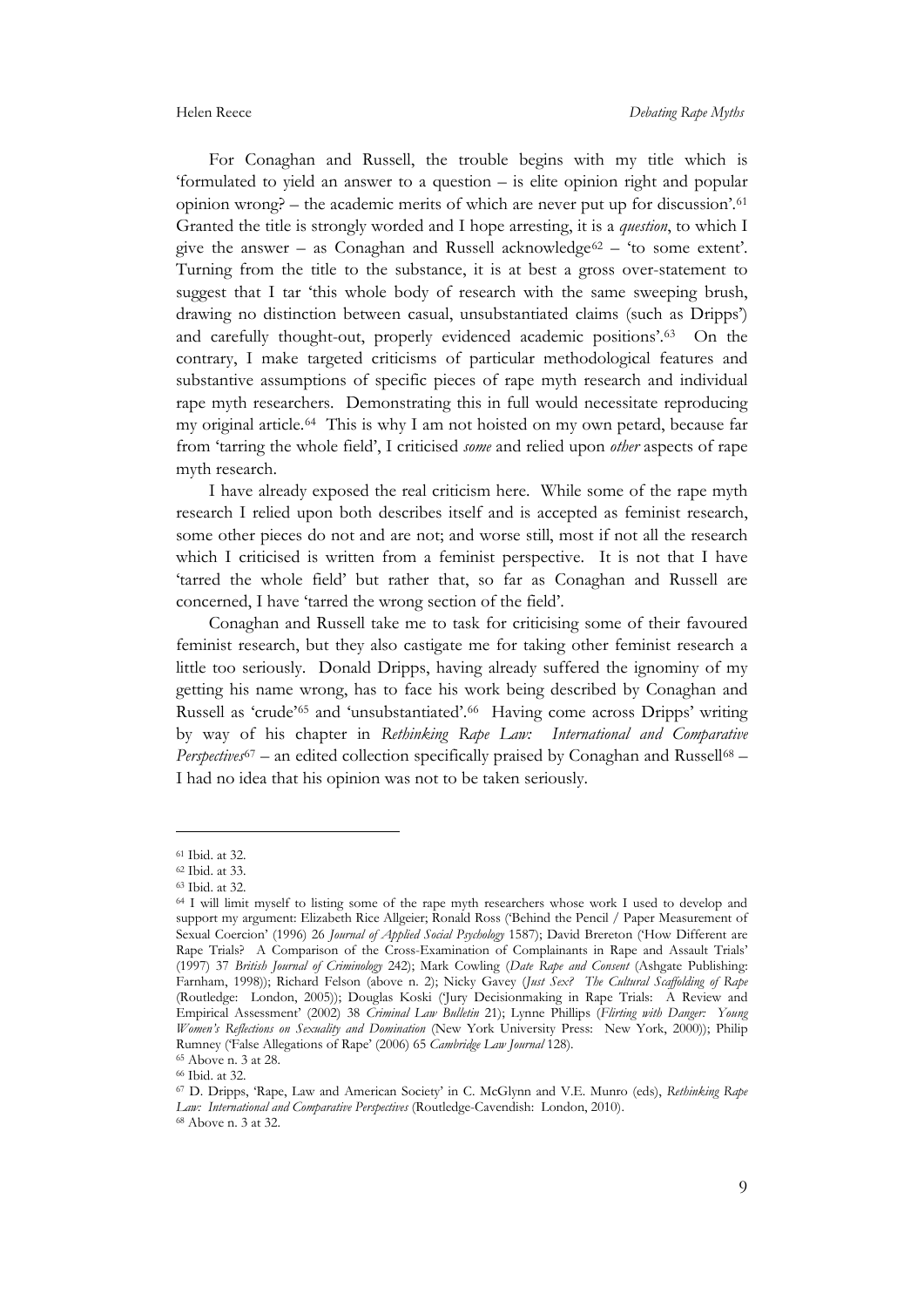

Likewise, I had no inkling that – in the interests of demonstrating feminist subtlety and nuance – Mary Koss' view would be so readily thrown out of the feminist tent.[69](#page-10-0) I quote Koss' comment that 'strong laws […] cannot successfully compete with a citizenry that condones sexual violence';[70](#page-10-1) concluding this discussion on the next page, I ask whether public attitudes are accurately labelled in this way. Conaghan and Russell write:

<span id="page-10-7"></span>This somewhat extreme statement of regressive public attitudes is thereby rearticulated as mainstream and representative of the general position of rape researchers, allowing Reece to challenge the calumny with such righteous good sense that one might be forgiven for not pausing to consider who, other than (apparently) Koss, actually labels public attitudes in this way[.71](#page-10-2)

Again, fully answering this rhetorical question would necessitate reproducing my article. As I acknowledge when introducing her quotation,[72](#page-10-3) Koss puts this starkly. However, since the very definition of rape myths is 'beliefs about rape [...] that serve to deny, downplay or justify sexual violence',<sup>[73](#page-10-4)</sup> Koss' depiction of 'a citizenry that condones sexual violence' is even on the face of it not far from the hegemonic opinion that rape myths are pervasive in the population, shored up by unsustainable interpretations of AMMSA results.[74](#page-10-5) 

Conaghan and Russell claim that I quote Koss out of context,[75](#page-10-6) but when we look at the context, it becomes even clearer that Koss is describing the same phenomenon as other rape myth researchers:

Sex offending is reinforced by low prosecution and conviction rates combined with SV [survivor/victim] self-protective minimizing and justifying coping mechanisms. Social psychological research has shown that not-guilty rape verdicts increase both men's and women's rape myth acceptance, which are one of the best predictors of juror's (sic) refusal to convict of rape. Notguilty rape verdicts create a self-perpetuating, downward negative spiral in public response to date and acquaintance rape because prosecutors fail to charge when they think juries will not convict (Frohman, 1996; 1997; 1998). Even when reforms have put strong laws in place prohibiting sexual offenses,

<span id="page-10-0"></span><sup>69</sup> Cf. Davison, above n[. 42.](#page-5-12)

<span id="page-10-1"></span><sup>70</sup> Reece, above n. [1](#page-2-1) at 451, citing M. P. Koss, 'Restoring Rape Survivors: Justice, Advocacy, and a Call to Action' (2006) 1087 *Annals of the New York Academy of Sciences* 206 at 221.

<sup>71</sup> Above n[. 3](#page-2-0) at 34.

<span id="page-10-3"></span><span id="page-10-2"></span><sup>72</sup> Above n[. 1](#page-2-1) at 451.

<span id="page-10-4"></span><sup>73</sup> H. Gerger et al, 'The Acceptance of Modern Myths about Sexual Aggression Scale: Development and Validation in German and English' (2007) 33 *Aggressive Behavior* 422 at 423.

<span id="page-10-5"></span><sup>74</sup> See above.

<span id="page-10-6"></span><sup>75</sup> Above n[. 3](#page-2-0) at 34-36.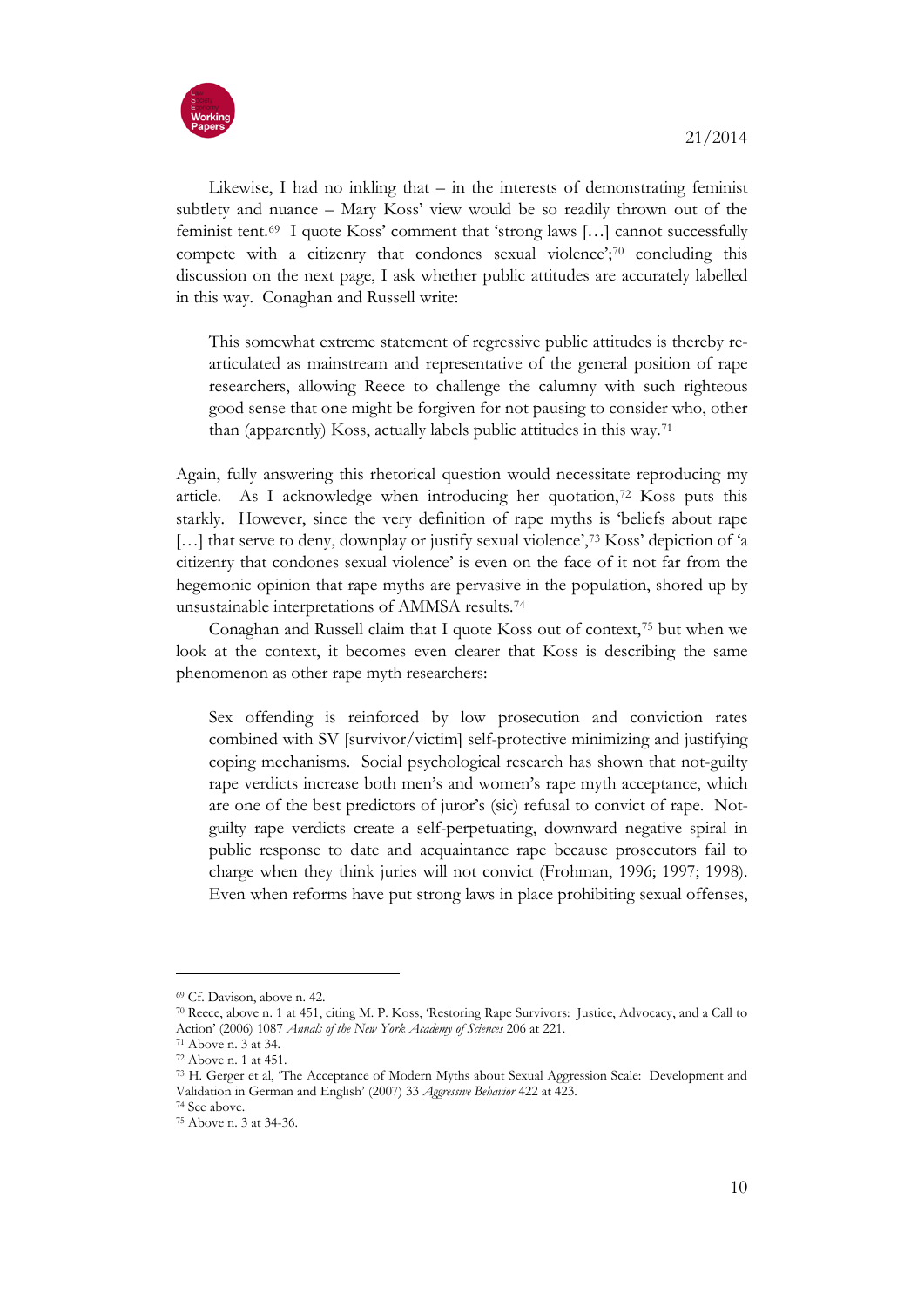they cannot successfully compete with a citizenry that condones sexual violence (Koss, 2000). [End of section]<sup>76</sup>

Some might think that Koss' is indeed an extreme assessment to draw from her evidence, namely not guilty verdicts, and prosecutors second-guessing those not guilty verdicts. Conaghan and Russell complain that Koss' comment is made in the course of a multi-jurisdictional survey, so that it is not targeted at a particular population but at the challenge rape supportive attitudes pose, wherever they exist.[77](#page-11-1) I cannot find an implication otherwise in my citation of Koss. Moreover, the unfocused, generalised, character of the comment seems to make it more, not less, stark.

Conaghan and Russell make rather heavy weather of their claim that I quote Koss out of context,<sup>[78](#page-11-2)</sup> reaching a crescendo when they describe my 'repeated,<sup>[79](#page-11-3)</sup> out-of-context iteration of the Koss quotation' as 'unnecessarily provocative'.[80](#page-11-4)  Ironically though, in claiming that I re-articulate Koss' view as 'mainstream and representative of the general position of rape researchers', so 'that one might be forgiven for not pausing to consider who, other than (apparently) Koss, actually labels public attitudes in this way',<sup>[81](#page-11-5)</sup> Conaghan and Russell take my quotation from Koss quite out of context. I spend the next page of the article outlining the extent to which other commentators and researchers join issue with Koss, with, yes, dense footnoting at this point.[82](#page-11-6) Furthermore, I return to this question, of the extent to which some rape myth researchers believe rape myths have a hold even on criminal justice agents, in the last page and a half of the article.[83](#page-11-7) All in all then, I do not accept Conaghan and Russell's criticism of my citation of Koss.

Still, I would have been delighted to discover that Conaghan and Russell regarded Koss' as too harsh an assessment. Unfortunately, as their article progresses it becomes ever clearer that they largely share her view.[84](#page-11-8) By page 39, 'indifference to female desire is apparent not only in the discursive application of legal rules but is enshrined within the rules themselves'. By page 42, the House of Lords' decision in R v A (No. 2) in 2001,  $85$  the logic of which derives support from 'associated assumptions that a woman's word on the matter cannot be believed', is 'particularly illustrative of the continued purchase of rape myths'.<sup>86</sup>

#### **SAMENESS/DIFFERENCE**

<span id="page-11-1"></span><span id="page-11-0"></span><sup>76</sup> Koss, above n. [70](#page-10-7) at 221.

<sup>77</sup> Above n[. 3](#page-2-0) at 35.

<span id="page-11-2"></span><sup>78</sup> Ibid. at 34-36.

<span id="page-11-3"></span><sup>79</sup> See above n. [42.](#page-5-12) <sup>80</sup> Above n[. 3](#page-2-0) at 36.

<span id="page-11-5"></span><span id="page-11-4"></span><sup>81</sup> Ibid. at 34.

<span id="page-11-6"></span><sup>82</sup> Above n[. 1](#page-2-1) at 451-452.

<span id="page-11-7"></span><sup>83</sup> Ibid. at 472-473.

<span id="page-11-8"></span><sup>84</sup> Cf. Davison, above n. 42.

<sup>85</sup> [2001] UKHL 25.

<span id="page-11-10"></span><span id="page-11-9"></span><sup>86</sup> See above.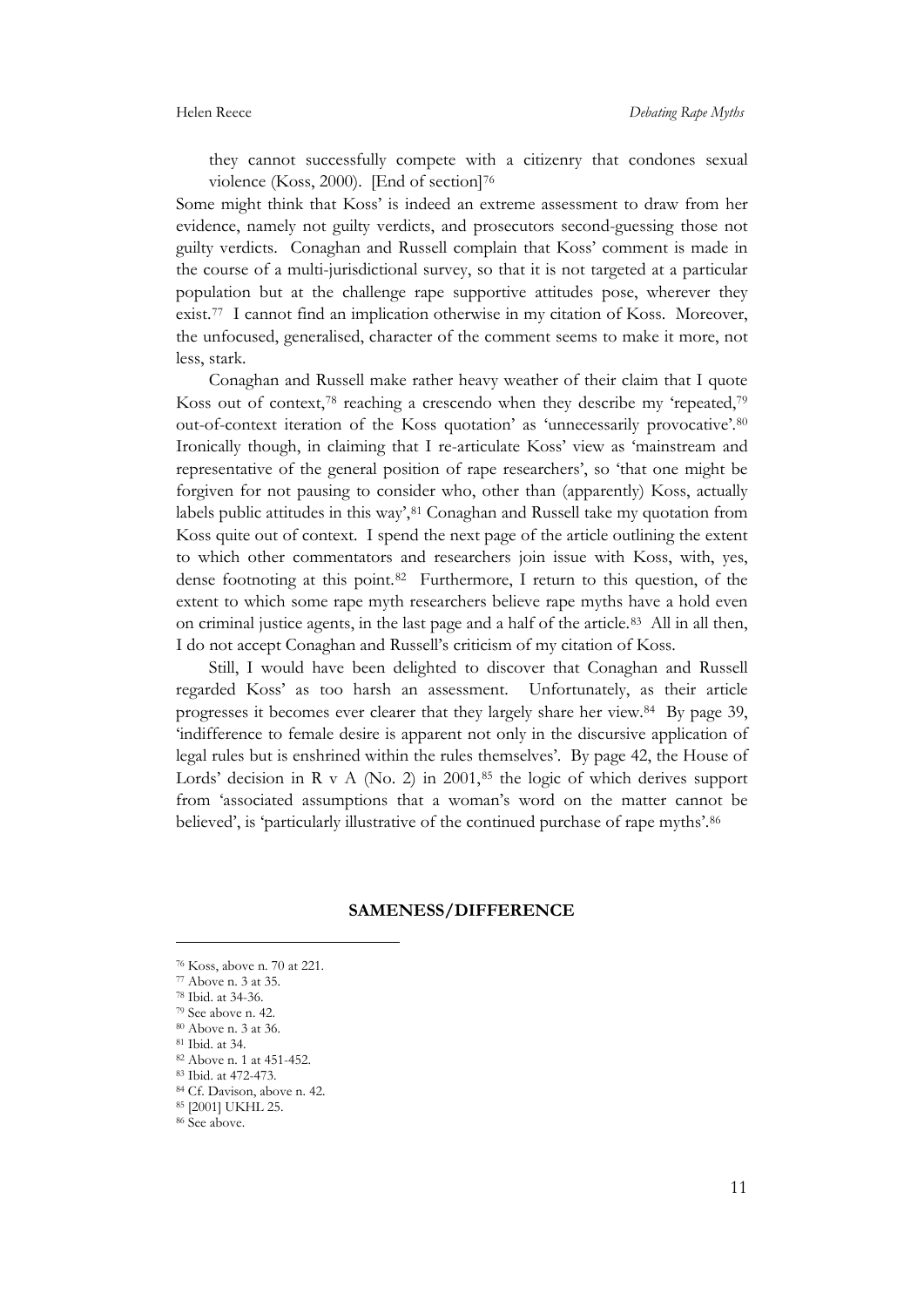

Near the beginning of their response, Conaghan and Russell set me up with the impossible view that 'rape should be viewed in exactly the same way as other serious crimes, that it has no claim to distinction or particularity'.<sup>87</sup> For good measure though, they begin their discussion of sameness and difference by ramming home this caricature: 'At the heart of Reece's analysis lies a concern to refute *any claim* rape *might have* to different or special status within the criminal justice system'.<sup>88</sup> Their evidence for this is the view that I expressed elsewhere that: 'The sooner we treat rape in the same way as other serious crimes, the better'. But this is a view that I expressed in a particular context, at the end of an article exclusively dealing with the issue of anonymity.[89](#page-12-2) I do indeed hold the view that it is unhelpful to treat rape complainants differently with regard to anonymity. But I have never expressed nor held the view attributed to me by Conaghan and Russell that rape should be treated *exactly the same*, in all respects – I am not even sure what this would entail.

Standing up this straw man allows Conaghan and Russell to attack it by patiently explaining how much more complicated matters are than I appreciate, retorting that there isn't 'a uniformity in the criminal justice system which rape improperly disrupts'[.90](#page-12-3) In truth, sexual violence *is* treated differently from other crimes in a number of significant respects.<sup>[91](#page-12-4)</sup> In the context of the current discussion however, this is an aside, for Conaghan and Russell are right that a honed and detailed discussion is necessary to determine whether or not the particularities of rape imply different treatment in relation to any specific rule or policy. I agree with Conaghan and Russell that 'it makes little sense to pose questions about sameness and difference in the abstract',<sup>[92](#page-12-5)</sup> and I have never done so. What I did argue in my article is that when making claims that rape fares badly in some particular respect – disbelief of complainants, or the attrition rate, for example – some comparison is not only necessary but inescapable, the absence of an explicit comparison invariably indicating an implicit one. 'Badly, compared with what?' is a crucial and indeed unavoidable question.

#### **VICTIM-BLAMING**

These points become critical concerning the evidence in relation to public blaming of rape victims, for which I argued there was less evidence than is often

<span id="page-12-0"></span><sup>87</sup> Above n[. 3](#page-2-0) at 30.

<span id="page-12-1"></span><sup>88</sup> Ibid. at 36, emphasis added.

<span id="page-12-2"></span><sup>89 &#</sup>x27;Rape trials must be completely open', 18th February 2013, available at [http://www.spiked](http://www.spiked-online.com/newsite/article/13353%23.U3zQWXc1Hzg)[online.com/newsite/article/13353#.U3zQWXc1Hzg.](http://www.spiked-online.com/newsite/article/13353%23.U3zQWXc1Hzg)

<span id="page-12-3"></span><sup>90</sup> Above n[. 3](#page-2-0) at 36.

<span id="page-12-4"></span><sup>91</sup> See e.g. Sexual Offences (Amendment Act) 1992, s. 1; Youth Justice and Criminal Evidence Act 1999, ss. 17, 34 and 41.

<span id="page-12-5"></span><sup>92</sup> Conaghan and Russell, above n[. 3](#page-2-0) at 36.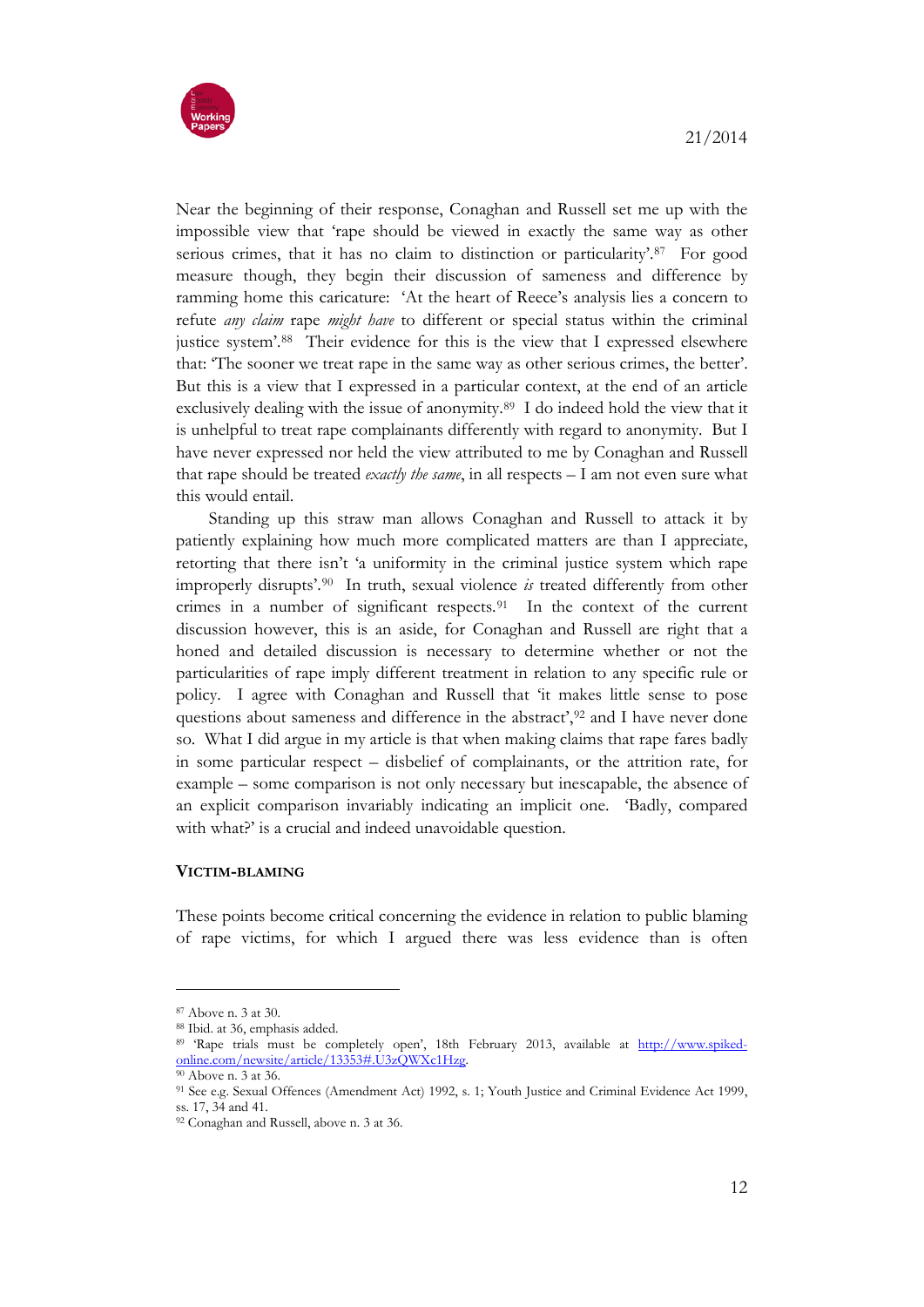supposed.<sup>93</sup> I made a simple but significant criticism of the interpretation of public opinion surveys such as the Amnesty International UK survey,<sup>[94](#page-13-2)</sup> which asked people whether or not they believe women are 'responsible' for being raped, but which is then interpreted as demonstrating that people blame rape victims. I suggested that, given the options of responding yes/no/partly, some respondents may have meant 'responsible' only in a causal sense, so that it was illegitimate to interpret these responses as evidence of victim-blaming.[95](#page-13-3) While it is heartening that there has been a little acceptance of my criticism,<sup>[96](#page-13-4)</sup> it is disconcerting that, for so long and previously without challenge, so many – academics as well as journalists – have cited these surveys as clear-cut evidence of victim-blaming.<sup>97</sup>

Having queried the public opinion surveys as evidence of generalised victimblaming, I then recognised that there certainly is evidence that some people do blame rape victims.<sup>98</sup> However, insisting on the importance of comparisons, I claimed that 'there is very little reason to believe that people blame rape victims more than they blame other crime victims'[.99](#page-13-7)

Barbara Krahé is sympathetic towards the necessity of making comparisons,[100](#page-13-8) so, at one point in her Comment on my article, she seeks to dispute the validity, not the relevance, of my claim about the extent to which people blame victims of diverse crimes. There she draws attention to her recent study comparing attributions of blame towards victims of rape and robbery respectively, where participants seemed to blame the rape victim more than the robbery victim.[101](#page-13-9) 

<span id="page-13-0"></span>This study used six robbery and six rape vignettes, 'representing three types of relationship (strangers, acquaintances, and ex-partners) and two coercive strategies (use of force and exploitation of the victim's intoxicated state)'.[102](#page-13-10) In the Appendix at the end of this article, two of the vignettes are reproduced, namely 'Rape: Strangers, Use of Force' and 'Robbery: Strangers, Use of Force'.[103](#page-13-11)  These were the parallel vignettes in which the study reported the least divergence between blame of the robbery victim and blame of the rape victim: when the crimes were committed by a stranger using force, the rape victim was found to be blamed slightly more than the robbery victim.[104](#page-13-12)

<span id="page-13-1"></span><sup>93</sup> Above n[. 1](#page-2-1) at 468-472.

<span id="page-13-2"></span><sup>94</sup> Amnesty International UK, *Sexual Assault Research Summary Report*, 12th October 2005.

<sup>95</sup> Above n[. 1](#page-2-1) at 468-471.

<span id="page-13-4"></span><span id="page-13-3"></span><sup>96</sup> Conaghan and Russell, above n. 3 at 45; L. Ellison and V. E. Munro, 'Better the Devil you Know? 'Real Rape' Stereotypes and the Relevance of a Previous Relationship in (mock) Juror Deliberations' (2013) 17 *International Journal of Evidence and Proof* 299 at 301.

<span id="page-13-5"></span><sup>97</sup> See Reece, above n. [1](#page-2-1) at 468.

<span id="page-13-6"></span><sup>98</sup> Ibid. at 471.

<span id="page-13-7"></span><sup>99</sup> Ibid. at 471.

<sup>100</sup> Above n. [3](#page-2-0) at 2.

<span id="page-13-9"></span><span id="page-13-8"></span><sup>101</sup> Ibid. at 4, citing S. Bieneck and B. Krahé, 'Blaming the Victim and Exonerating the Perpetrator in Cases of Rape and Robbery: Is There a Double Standard?' (2011) 26 *Journal of Interpersonal Violence* 1785. <sup>102</sup> Bieneck and Krahé, above n[. 101](#page-13-0) at 1788.

<span id="page-13-11"></span><span id="page-13-10"></span><sup>103</sup> Ibid. at 1795-1796.

<span id="page-13-12"></span><sup>104</sup> Ibid. at 1789.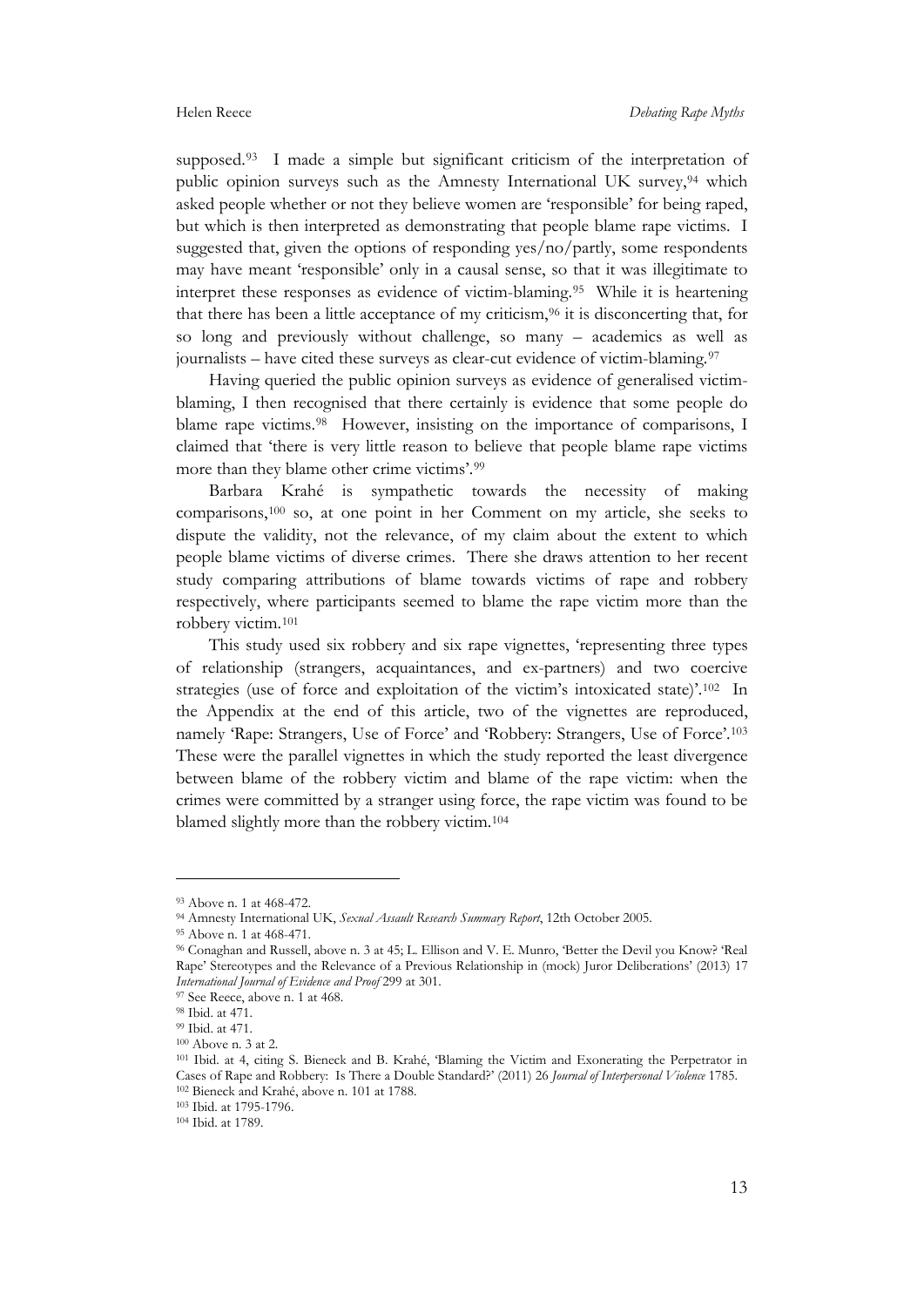

As I noted in my article,<sup>[105](#page-14-0)</sup> two of the four measures used to assess victim blame in this study in fact ask participants to assess victim control  $-$  (i)  $'How$ much do you think YY had control over the situation?' – or even victim causation - (ii) 'How likely do you think it is that YY could have avoided the incident?'.[106](#page-14-1)  These surrogates for blame are particularly problematic when we look in detail at the contrasting vignettes made available in the Appendix. In the rape vignette, research participants seem to be discouraged in several ways from answering 'not at all' to how likely they think it is that the victim could have avoided the incident: having declined her male colleague's offer to walk her home as unnecessary, the victim walks home at night through an unlit parking lot, and is attacked while pausing to admire the night sky.[107](#page-14-2) In contrast, in the robbery vignette, the research participant does not seem to have similar triggers for finding possibilities of avoidance: in the robbery scenario, which takes place during the day, the victim takes money out of a cash point, puts the money away before leaving the bank, and is then attacked.[108](#page-14-3) The difference in victim blame between these supposedly parallel rape and robbery vignettes is relatively small:[109](#page-14-4) it would be helpful to know the extent to which this difference is accounted for by contrasting answers to the question about the possibility of avoidance.[110](#page-14-5)

As Bieneck and Krahé recognise in this study:

Whereas the tendency to blame the victim and exonerate the perpetrator has been studied extensively with respect to sexual assault, little evidence is available on whether this tendency is specific to rape cases or affects judgments about other criminal offenses of comparable severity in a similar fashion.[111](#page-14-6)

As they elucidate,[112](#page-14-7) theirs is only the third study to have compared rape to other offences committed by a male perpetrator against a female victim, the other studies having found respectively that robbery victims were blamed more than rape victims<sup>[113](#page-14-8)</sup> and theft victims were seen as more at fault than rape victims<sup>[114](#page-14-9)</sup> (with Bieneck and Krahé expressing important reservations about the

<span id="page-14-0"></span><sup>105</sup> Above n. [1](#page-2-1) at 469.

<span id="page-14-1"></span><sup>106</sup> Bieneck and Krahé, above n. 101 at 1789.

<span id="page-14-2"></span><sup>107</sup> Ibid. at 1795.

<span id="page-14-3"></span><sup>108</sup> Ibid. at 1795-1796.

<sup>109</sup> Ibid. at 1789.

<span id="page-14-5"></span><span id="page-14-4"></span><sup>110</sup> This article states that 'the full set of scenarios can be obtained from the first author' (ibid. at 1788; see also ibid. at 1796). However, despite my sending two email requests (on file), to date I have not received the other scenarios.

<span id="page-14-6"></span><sup>111</sup> Above n. 101 at 1787.

<span id="page-14-7"></span><sup>112</sup> Ibid. at 1787.

<span id="page-14-8"></span><sup>113</sup> S. Kanekar, N. J. Pinto and D. Mazumdar, 'Causal and Moral Responsibility of Victims of Rape and Robbery' (1985) 15 *Journal of Applied Social Psychology* 622.

<span id="page-14-9"></span><sup>114</sup> C. Brems and P. Wagner, 'Blame of Victim and Perpetrator in Rape versus Theft' (1994) 134 *Journal of Social Psychology* 363.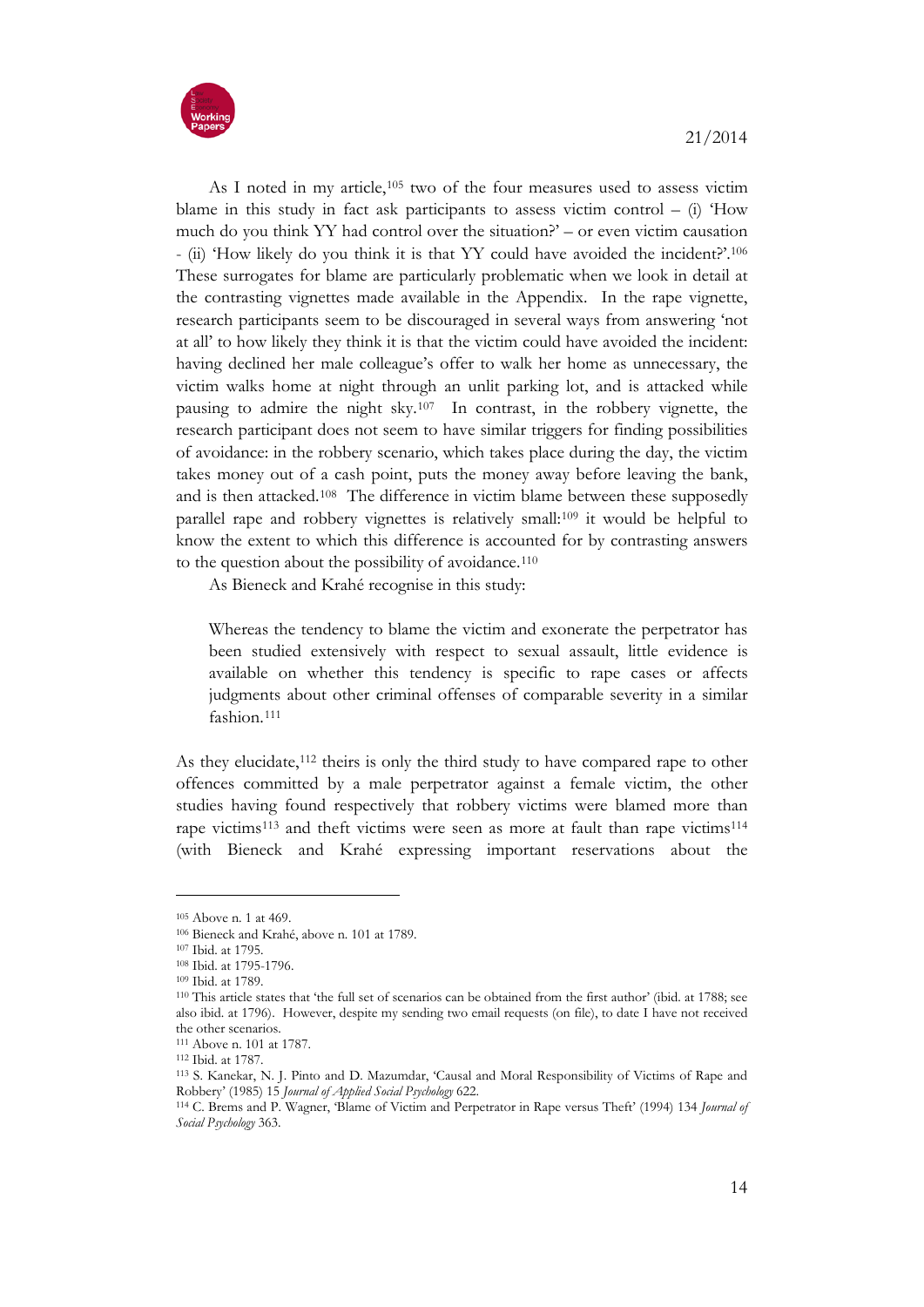comparability of the vignettes in the latter study).[115](#page-15-1) All in all then, while direct, more robust, comparisons between rape and other crimes are without doubt a helpful trajectory for future research, it would be premature to reach a conclusion on the basis of the existing research. It seems that as yet 'there is very little reason to believe that people blame rape victims more than they blame other crime victims'.[116](#page-15-2) 

A contrasting strand in the responses to my argument however is that all of the above is of little importance, because it is objectionable to attribute any responsibility, to any rape victim, in any sense, even causal: Krahé claims that this is indeed the 'trap that is at the heart of the whole problem of rape myths',<sup>[117](#page-15-3)</sup> because 'any responsibility shifted to the victim automatically serves to reduce blame attributed to the perpetrator'.<sup>118</sup> Krahé's research has demonstrated an unsurprising correlation between victim blame, perpetrator exoneration and endorsement of the view: 'Rape is caused by' various forms of female behaviour.[119](#page-15-5) However I am not convinced that – specifically in rape cases and irrespective of context – people make no more complex causal judgments than this see-saw effect, namely that the more the victim is the cause the less the perpetrator is the cause. Still, belief in this see-saw has no doubt contributed to the marked current anxiety about any expression of any view that rape victims' behaviour might have any causal relevance.

<span id="page-15-0"></span>For Conaghan and Russell, the 'question is not whether we consider rape victims more or less 'responsible' than other crime victims'. Rather, 'what is problematic about attributions of responsibility in rape cases is the role they can play in legally exonerating the rapist. The burglar by contrast is no less legally culpable because a householder has forgotten to lock the door'.[120](#page-15-6) While individual attributions of responsibility or blame do not map straightforwardly on to the jury's collective and deliberative binary verdict,<sup>[121](#page-15-7)</sup> in his exhaustive analysis of mock jury rape trials, Koski found that a principal theme in jury discussion of rape verdicts was indeed victim legitimacy.[122](#page-15-8) However, this is similar to findings in relation to crimes other than rape, where there is likewise evidence that attributions of blame and responsibility affect legal outcomes.

In their study of violent crime, Cretney and Davis found that their research sample:

<span id="page-15-1"></span><sup>115</sup> Bieneck and Krahé, above n. 101 at 1787.

<span id="page-15-2"></span><sup>116</sup> Reece, above n. [1](#page-2-1) at 471.

<span id="page-15-3"></span><sup>117</sup> Above n. [3](#page-2-0) at 5.

<span id="page-15-4"></span><sup>118</sup> Ibid. at 6.

<span id="page-15-5"></span><sup>119</sup> J. Temkin and B. Krahé, *Sexual Assault and the Justice Gap: A Question of Attitude* (Hart Publishing: Oxford, 2008).

<sup>120</sup> Above n. [3](#page-2-0) at 45.

<span id="page-15-8"></span><span id="page-15-7"></span><span id="page-15-6"></span><sup>121</sup> See L. Ellison and V. E. Munro, 'A Stranger in the Bushes, or an Elephant in the Room? Critical Reflections upon Received Rape Myth Wisdom in the Context of a Mock Jury Study' (2010) 13 *New Criminal Law Review* 781 at 787-788; Koski, above n. [64;](#page-9-8) see contra Temkin and Krahé, above n[. 119.](#page-15-0) <sup>122</sup> Koski, above n. [64](#page-9-8) at 88.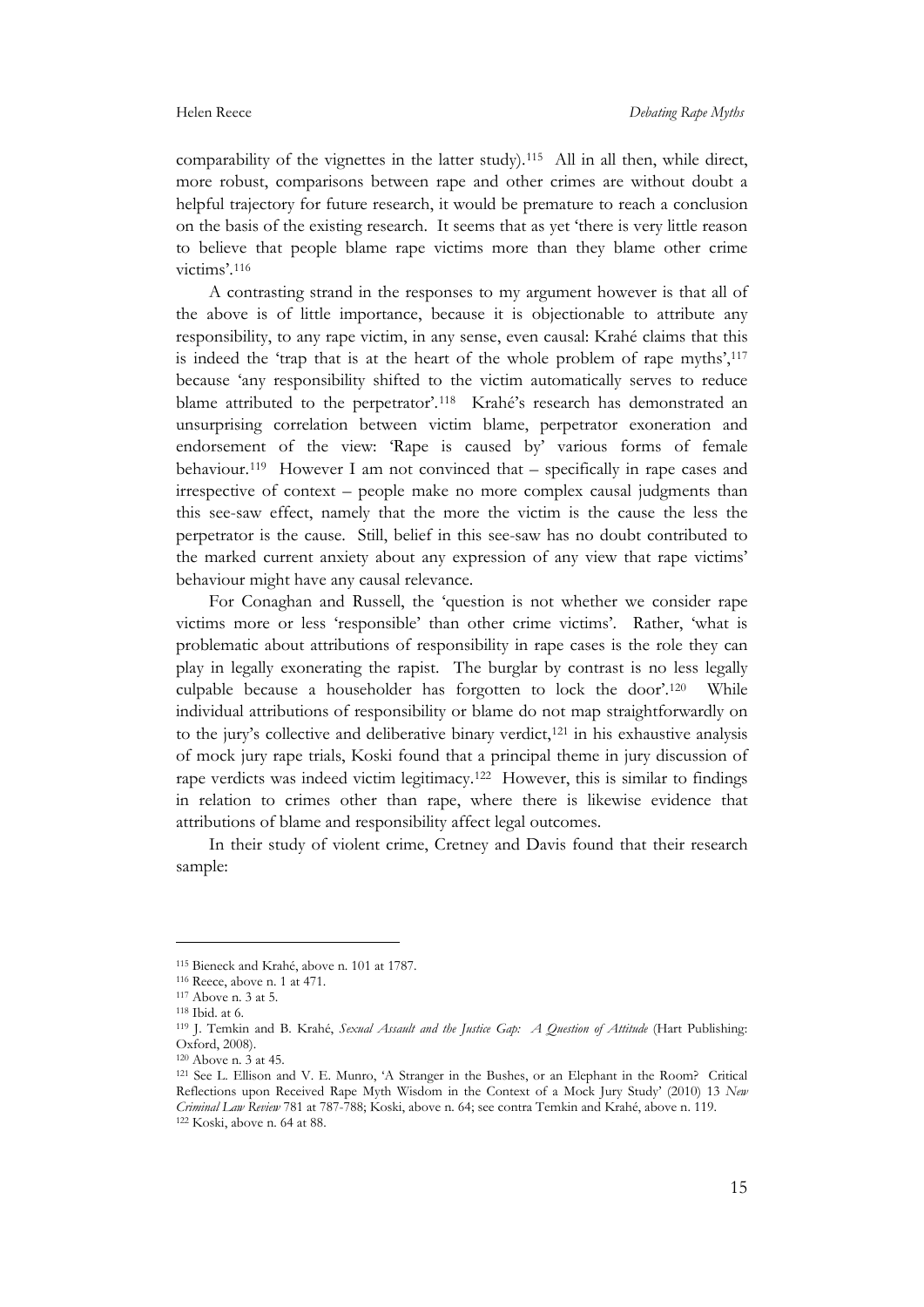

[...] included at least a dozen assault victims whose 'innocence' was very much in question. Some were drug addicts; some had criminal records in relation to other matters; some were suspected by the police of having been less than frank in their accounts of what brought them to the area where they had been assaulted [...] This is a problem with a great many victims – they are not innocent enough. They are not innocent enough to convince the police of the truth of their story, or to convince them that they are prepared to see the prosecution through; and if those hurdles are surmounted they may still not be innocent enough to convince a court.<sup>[123](#page-16-0)</sup>

Cretney and Davis found that drunken victims were particularly likely to be viewed with scepticism,<sup>[124](#page-16-1)</sup> with far fewer drunken than sober victims seeing their assailant convicted.[125](#page-16-2)

When Baumer et al examined a random sample of 1,990 murder cases in the United States,[126](#page-16-3) they found that:

Incidents in which the victim provoked the defendant are less likely to be prosecuted, less likely to lead to indictment, and more likely to lead to conviction on a reduced charge. Incidents during which the victim engaged in other disreputable conduct are less likely to be carried forward and more likely to result in conviction on a reduced charge. In contrast, past disreputable conduct has no significant effect on any of the legal outcomes.<sup>[127](#page-16-4)</sup>

Baumer et al summarise:

These findings show that legal outcomes are affected by victims' conduct at the time of the incident, not by their past conduct. Apparently, decision making in murder cases reflects attributions of responsibility for the event, rather than beliefs about the degree of harm based on the victim's general character.[128](#page-16-5)

They conclude:

In sum, our analyses indicate that victim characteristics affect the processing of murder cases. The effects are modest but are consistent with the general

<span id="page-16-0"></span><sup>123</sup> A. Cretney and G. Davis, *Punishing Violence* (Routledge, London: 1995) 64-65.

<span id="page-16-1"></span><sup>124</sup> Ibid. at 85.

<sup>125</sup> Ibid. at 86.

<span id="page-16-3"></span><span id="page-16-2"></span><sup>126</sup> E. P. Baumer, S. F. Messner and R. B. Felson, 'The Role of Victim Character and Victim Conduct in the Disposition of Murder Cases' (2000) 17 *Justice Quarterly* 281 at 291.

<sup>127</sup> Ibid. at 297.

<span id="page-16-5"></span><span id="page-16-4"></span><sup>128</sup> Ibid. at 303.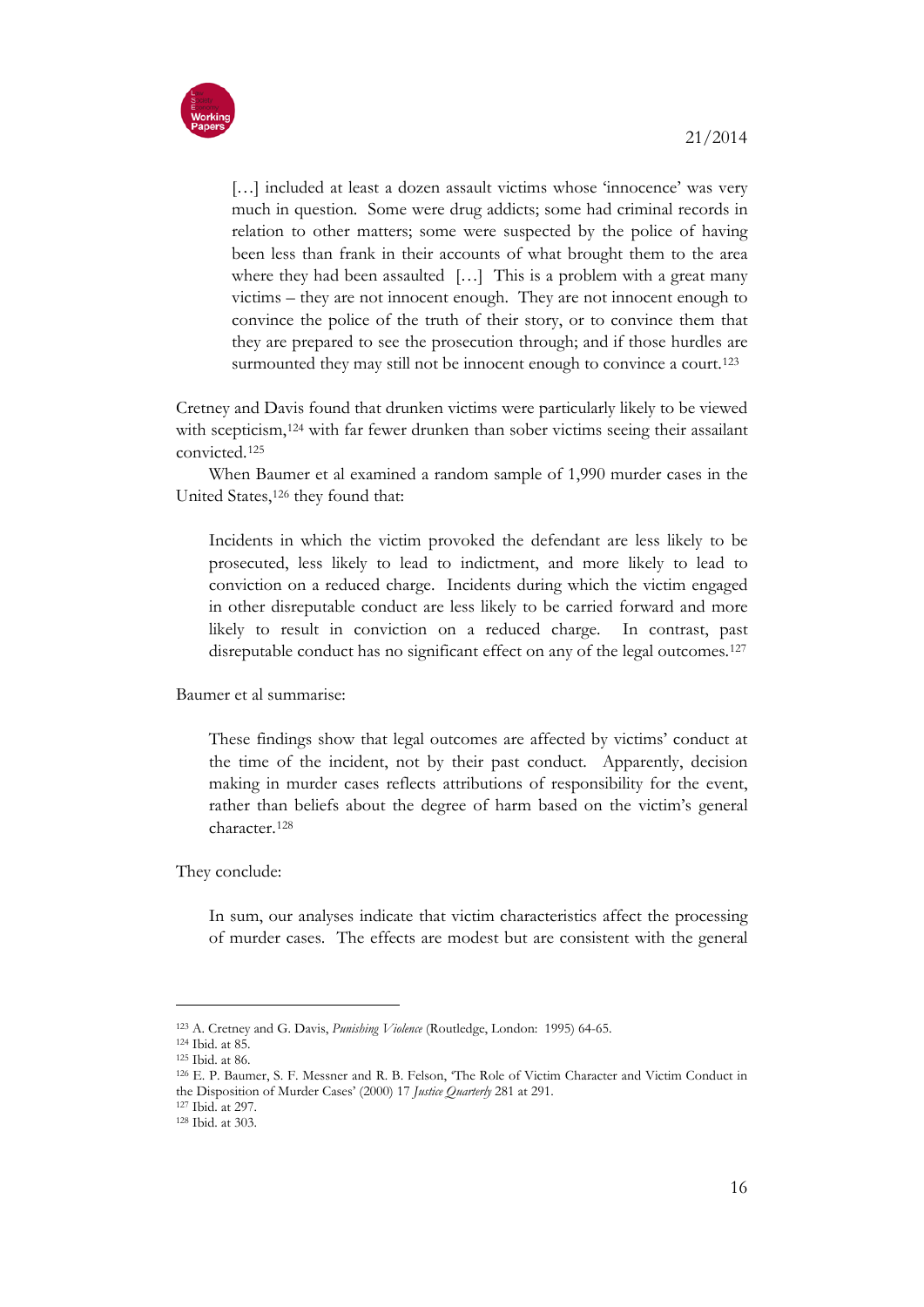claim that killings of disreputable or stigmatized victims tend to be treated more leniently by the criminal justice system[.129](#page-17-0)

There is thus little reason to believe that the role that attributions of responsibility play in legally exonerating the perpetrator is unique to rape cases.

#### **THE JUSTICE GAP**

There does seem to be some unnecessary resistance to my attempt to insist on comparators. In my article, I examine the first point at which the crime of rape is seen as different in relation to the justice gap, which is that it is frequently unacknowledged by the victim. In this regard, I query Myhill and Allen's speculation that '[s]urvivors of sexual attacks may be less likely to view themselves as victims of a "crime' than people who suffer, for example, property crimes'.[130](#page-17-1) I respond:

This seems implausible in the light of all those times when a boyfriend 'borrows' a ten pound note from his girlfriend's purse, a son repeatedly 'forgets' to repay the loan he received from his mother, or a friend manoeuvres himself out of paying his share of the restaurant bill.<sup>[131](#page-17-2)</sup>

Conaghan and Russell object that these scenarios are highly unlikely to constitute crimes, because, for example, a boyfriend who 'borrows' money or a son who 'forgets' to repay a loan does not have the intention permanently to deprive, and may not be dishonest.[132](#page-17-3) This seems unnecessarily caustic. I appreciate that theft requires the intention permanently to deprive as well as dishonesty, and my use of quotation marks around 'borrows' and 'forgets' was meant to indicate, in as brief a manner as possible, that this was not really what the boyfriend or son was up to. Conaghan and Russell are on no firmer ground with their next objection that, in contrast, 'Myhill and Allen's comments about under-reporting are directed to experiences legally classifiable as rape'.<sup>133</sup> First of all, they quite explicitly are not – they are directed at the much broader and looser category of sexual attacks. Secondly, Conaghan and Russell cannot, they just *cannot*, be unaware of the voluminous extant critique of sexual assault surveys highlighting the ways in which experiences that do not necessarily constitute crimes routinely gain inclusion in such surveys.[134](#page-17-5) Finally, far from being 'the greatest irony'[135](#page-17-6) of my examples of unacknowledged property crimes, their gendered nature was deliberate and

<sup>129</sup> Ibid. at 304.

<span id="page-17-1"></span><span id="page-17-0"></span><sup>130</sup> A. Myhill and J. Allen, *Rape and Sexual Assault of Women: The Extent and Nature of the Problem*, Home Office Research Study 237 (2002) 7.

<sup>131</sup> Above n. [1](#page-2-1) at 450.

<span id="page-17-4"></span><span id="page-17-3"></span><span id="page-17-2"></span><sup>132</sup> Above n. [3](#page-2-0) at 38.

<sup>133</sup> Ibid. at 38.

<span id="page-17-6"></span><span id="page-17-5"></span><sup>134</sup> For a survey, see Cowling, above n[. 64.](#page-9-8)

<sup>135</sup> Conaghan and Russell, above n. [3](#page-2-0) at 38.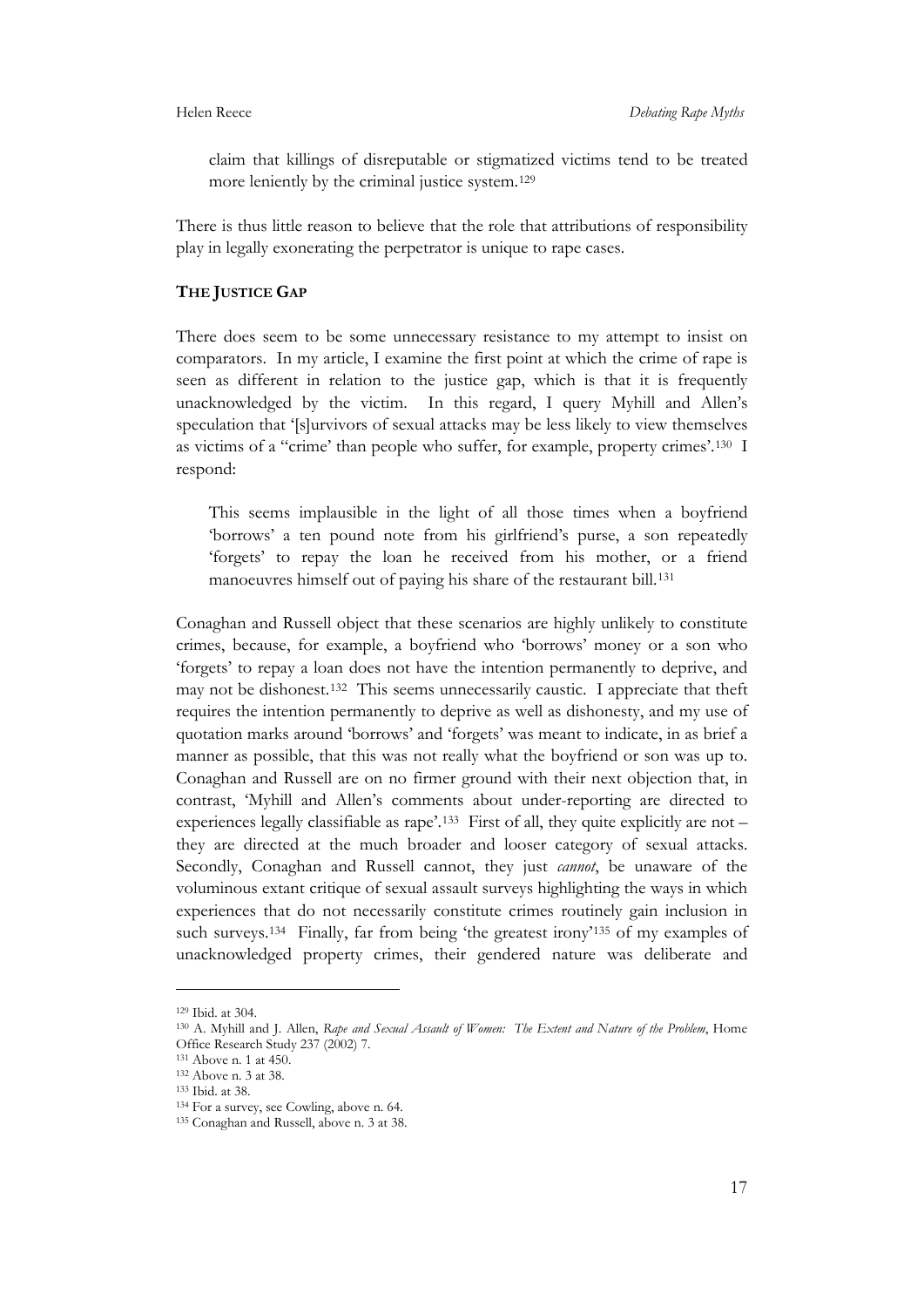

conscious on my part – an attempt to make an important point as succinctly as possible.

My discussion of the justice gap was meant to put some questions on the table and unsettle some ingrained assumptions, in the context of a broader and more wide-ranging article. It was not intended as a finely grained comparison of diverse crime conviction and attrition rates, which would, at the very least, have taken an entire article in itself. This area is crying out for careful comparisons, and there are intricate questions of judgment involved about the proper comparisons to make. I mention burglary in my article as the crime with the then most similar attrition rate to rape,[136](#page-18-0) but of course there are glaring differences between burglary and rape, and I briefly allude to these<sup>[137](#page-18-1)</sup> (as opposed to dismissing them).[138](#page-18-2) Conaghan and Russell and Temkin choose murder as the appropriate comparison to rape when it comes to conviction rates,[139](#page-18-3) following the Ministry of Justice Overview of Sexual Offending in England and Wales.[140](#page-18-4) But compared with other serious or violent crimes, the conviction rate for murder is unusually high,<sup>[141](#page-18-5)</sup> so it is unsurprising that the rape conviction rate compares unfavourably with the murder conviction rate.

For Temkin and Krahé,<sup>[142](#page-18-6)</sup> since convictions depend on there being a defendant, 'the critical comparison is the conviction rate relative to the rate of cases in which a suspect has been identified'.[143](#page-18-7) Accordingly, Krahé compiles a table of conviction rates that draws a veil over the point before a potential offender has been identified, comparing the proportion of offenders to convictions.[144](#page-18-8) Temkin puts this point vividly: 'The most recent figures tell us that the identity of a rapist is known in 90% of cases. They could be prosecuted, but very often they are not.'[145](#page-18-9) 

Without a doubt, identifying a suspect removes one enormous obstacle to conviction. Nevertheless, the equation 'suspected offender = prosecution' is frighteningly reductionist, obscuring the fact that a prosecution rests on there being sufficient evidence as well as a suspect, and also over-looking the fact that finding a suspect is a human endeavour, not a fixed natural circumstance.<sup>146</sup> Accordingly, once we decide that cases where a suspect has not been identified

<span id="page-18-0"></span><sup>136</sup> Above n. [1](#page-2-1) at 449.

<span id="page-18-1"></span><sup>137</sup> Ibid. at 449-451.

<span id="page-18-2"></span><sup>138</sup> See Conaghan and Russell, above n. [3](#page-2-0) at 37.

<span id="page-18-3"></span><sup>139</sup> Ibid. at 36-37; Temkin, above n. [3](#page-2-0) at 22:27-23:00 minutes.

<span id="page-18-4"></span><sup>140</sup> Ministry of Justice, Home Office and the Office for National Statistics, *An Overview of Sexual Offending in England and Wales* (2013) 37-40.

<span id="page-18-5"></span><sup>141</sup> Ministry of Justice Statistics bulletin, *Criminal Justice Statistics 2013: England and Wales* (2014) 15 and 17. <sup>142</sup> Temkin, above n. [3](#page-2-0) at 19:30-20:08 minutes; Krahé, above n[. 3](#page-2-0) at 2-4.

<span id="page-18-8"></span><span id="page-18-7"></span><span id="page-18-6"></span><sup>143</sup> Krahé, above n. [3](#page-2-0) at 2.

<sup>144</sup> Ibid. at 3-4.

<span id="page-18-9"></span><sup>145</sup> Temkin, above n. [3](#page-2-0) at 19:50-20:08 minutes.

<span id="page-18-10"></span><sup>146</sup> So if we as a society felt that too many armed robbers or stranger rapists were escaping detection, there are measures we could *choose* to take to increase detection rates, for example more police on the streets.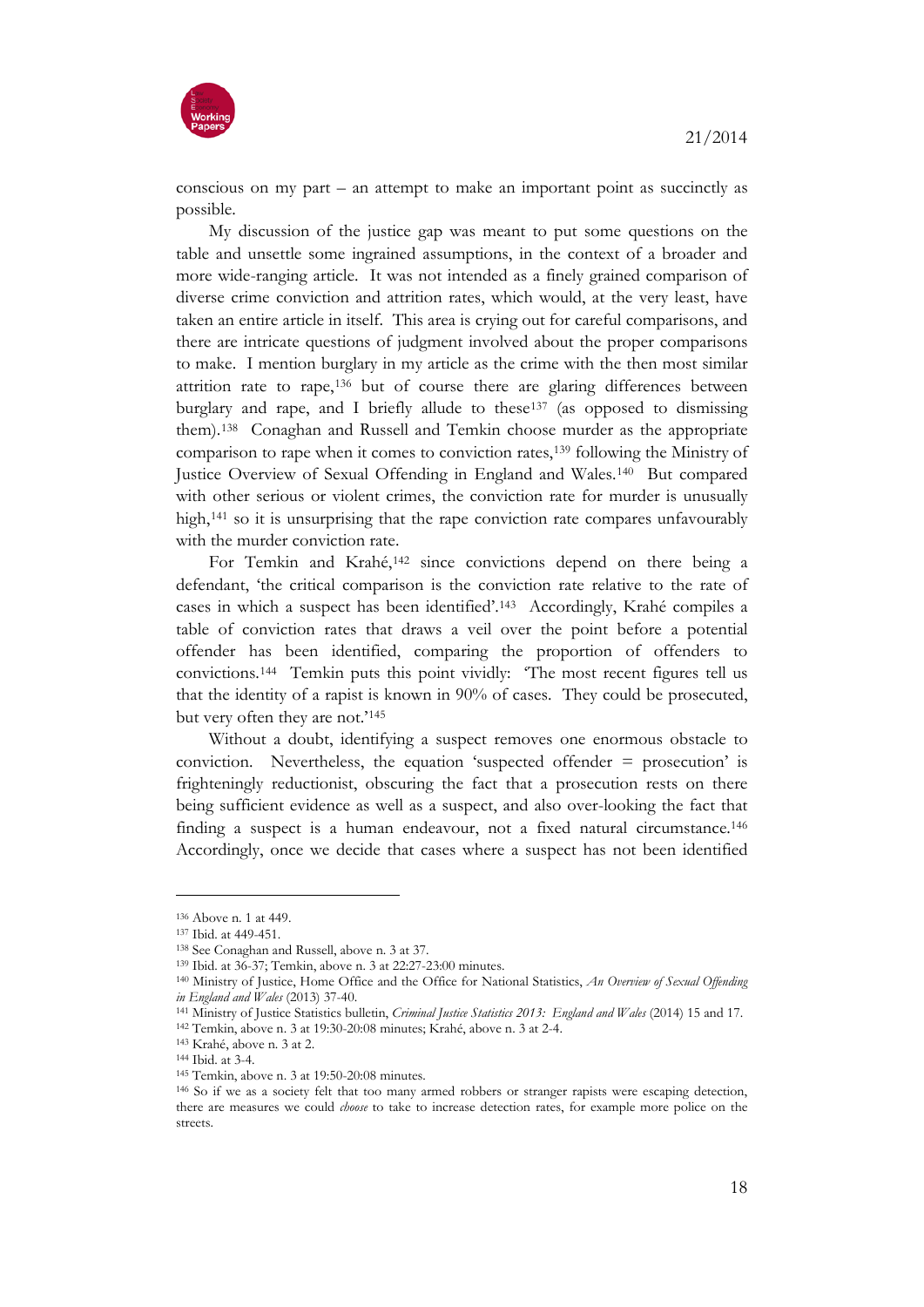can be counted out, it becomes a value judgment whether other factors can count out cases, and if so which. For example, it is a matter of judgment how significant the ratio is between convictions and cases with corroborative evidence. Rape cases present their own particular difficulties, and it is a judgment call whether these are more or less insurmountable than finding a suspect.[147](#page-19-0)

#### **TRUTH AND FALSITY**

In my OJLS article, I criticised the relatively recent shift in the definition of rape myth, from a belief that needed to be demonstrably false, to a belief that may or may not be false, but needs to be wrong in an ethical sense.[148](#page-19-1) 'Facts are not myths', Conaghan and Russell explain that I claim, 'nor are opinions based on those facts'.[149](#page-19-2) Conaghan and Russell take exception to this because I am substituting 'an entirely different conception of 'myth' from that of the researchers whose work [I am] critiquing'.<sup>[150](#page-19-3)</sup> In one sense, their criticism can be easily dealt with: yes, that is exactly what I am doing, because, as they report, I do not agree with describing facts as myths. But this seems to be a disagreement rather than a criticism.

So what is their criticism? First of all, they complain that my 'substitution of a different conception of 'myth' from that deployed by rape researchers is so subtly executed one barely notices that [I offer] no adequate justification for the move'.[151](#page-19-4) There was in fact nothing subtle about this 'move'. Near the beginning of the article, I devote over a page to this point, firmly drawing the reader's attention to my perspective:

The admission into the category of rape myths of beliefs that are not demonstrably false and may on occasions be true sets the stage for my core argument. There are undoubtedly a range of attitudes on which the general public and rape myth researchers – and for that matter diverse rape myth researchers – do not see eye to eye. […] But where what we have is a difference of opinion on a normative question […] this needs to be discussed and debated, rather than stigmatized in, or still worse excluded from, the discussion as a rape myth.[152](#page-19-5)

In disagreeing with the definition of 'rape myth' currently employed by the rape myth research community, I could perhaps be criticised for my audacity, but definitely not my subtlety.

<span id="page-19-0"></span><sup>147</sup> See Reece, above n. [1](#page-2-1) at 449.

<span id="page-19-1"></span><sup>148</sup> Ibid. at 453.

<span id="page-19-2"></span><sup>149</sup> Conaghan and Russell, above n. [3](#page-2-0) at 34.

<span id="page-19-3"></span><sup>150</sup> Ibid. at 34.

<span id="page-19-4"></span><sup>151</sup> Ibid. at 34.

<span id="page-19-5"></span><sup>152</sup> Reece, above n. [1](#page-2-1) at 454.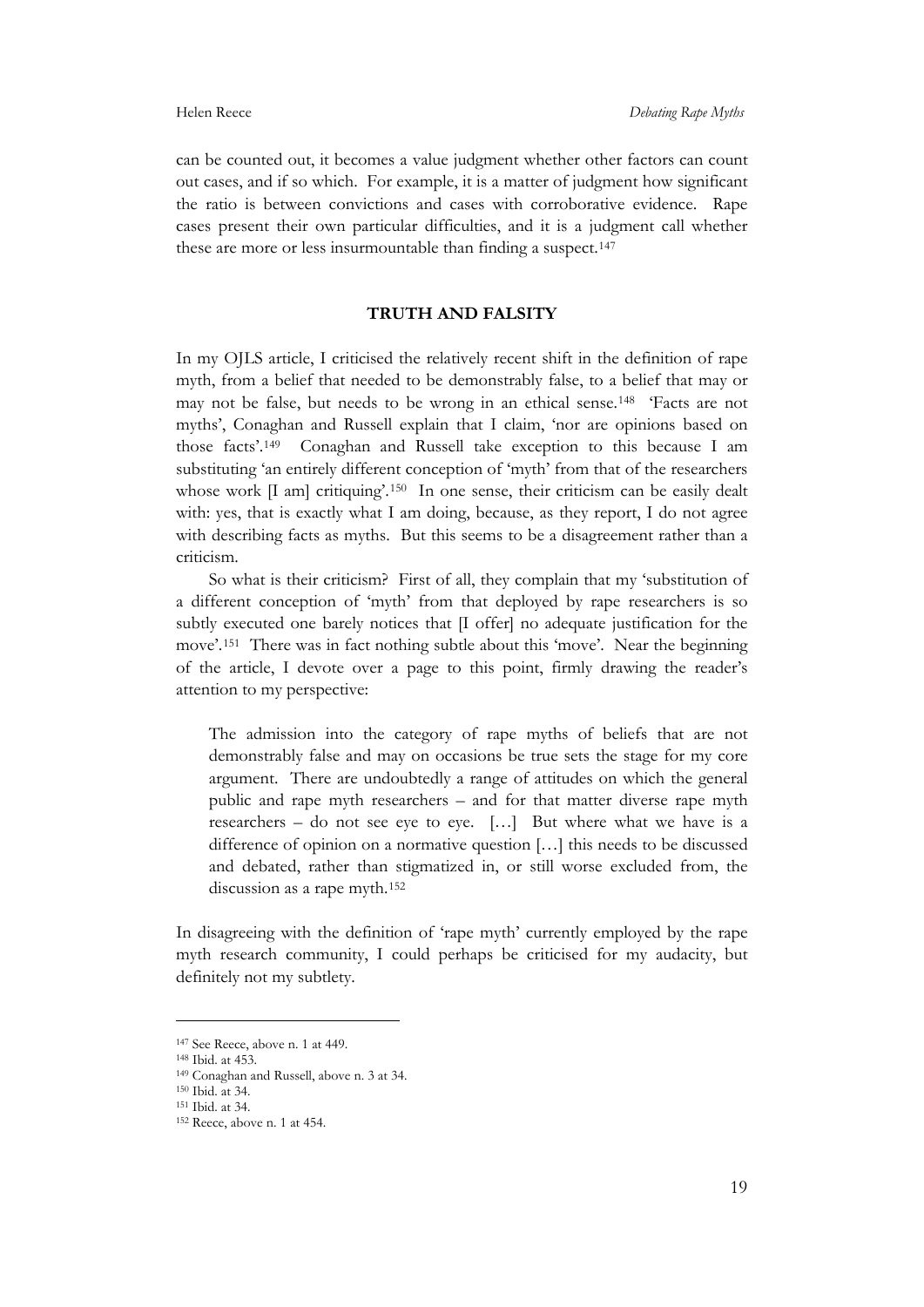

Conaghan and Russell clarify that the problem is that at no point do I address the issues which lead rape myth researchers to adopt their definition[,153](#page-20-0) allowing me to 'avoid all concerns about the prescriptive dimensions of rape myths discourse and to treat rape myths solely in terms of descriptive validity'.[154](#page-20-1) This is somewhat inconsistent with their earlier clamour that I leave 'no apparent stone unturned in documenting the deleterious effects of rape research on public understanding and debate'.[155](#page-20-2)

They clarify further:

Reece never actually engages with the prescriptive dimensions of rape myths notwithstanding that this is the key concern animating rape myth research – not that the factual configurations comprising rape myths may on occasion be true but rather that they are treated as *generalizable* truths which function normatively to shape perception and inform judgments.<sup>[156](#page-20-3)</sup>

There is truly a voluminous literature on the perils of making inferences about an individual instance from a background generalisation; in a different context, I have indeed recognised and explored these dangers.[157](#page-20-4) Conaghan and Russell are of course right that where jurors start from a generalised belief that women lie about rape then move seamlessly to the inference that this particular woman is lying, this precludes a just outcome.[158](#page-20-5) On the other hand, I remain unconvinced either that it is possible for jurors to manage without background generalisations[159](#page-20-6) or that this problem is currently more acute for complainants in rape trials than for other trial participants.[160](#page-20-7) Arguably, given that some background generalisation is unavoidable, the best that we can hope for is to enhance the *accuracy* of our background generalisations, at the same time as reminding ourselves that even when accurate, they are only generalisations. None of this is aided by telling people that they believe myths when their beliefs have not been shown to be inaccurate, or even have been shown to be accurate.

This leads on to perhaps the most important point in this interchange. Language is no doubt pliable, but when most people hear 'myth' they think 'false'. If rape myth researchers wish to detach 'myth' from 'falsity', then they need to do

<span id="page-20-0"></span><sup>153</sup> Conaghan and Russell, above n. [3](#page-2-0) at 34.

<span id="page-20-1"></span><sup>154</sup> Ibid. at 34.

<span id="page-20-2"></span><sup>155</sup> Ibid. at 31.

<sup>156</sup> Ibid. at 34.

<span id="page-20-4"></span><span id="page-20-3"></span><sup>157</sup> H. Reece (2010) ''Bright line rules may be appropriate in some cases, but not where the object is to promote the welfare of the child': Barring in the best interests of the child?' (2010) 22 *Child and Family Law Quarterly* 422.

<span id="page-20-5"></span><sup>158</sup> Conaghan and Russell, above n. [3](#page-2-0) at 34.

<sup>159</sup> See Reece, above n. [1](#page-2-1) at 454.

<span id="page-20-7"></span><span id="page-20-6"></span><sup>160</sup> An extreme recent example is the acquittal of a defendant in a rape trial prompting the comment from a feminist academic on twitter that 'another rapist goes back to work as usual', 6th February 2014, available at [https://twitter.com/sarahjkeenan.](https://twitter.com/sarahjkeenan) Such an attitude amongst jurors would preclude a just outcome for the defendant in a rape trial.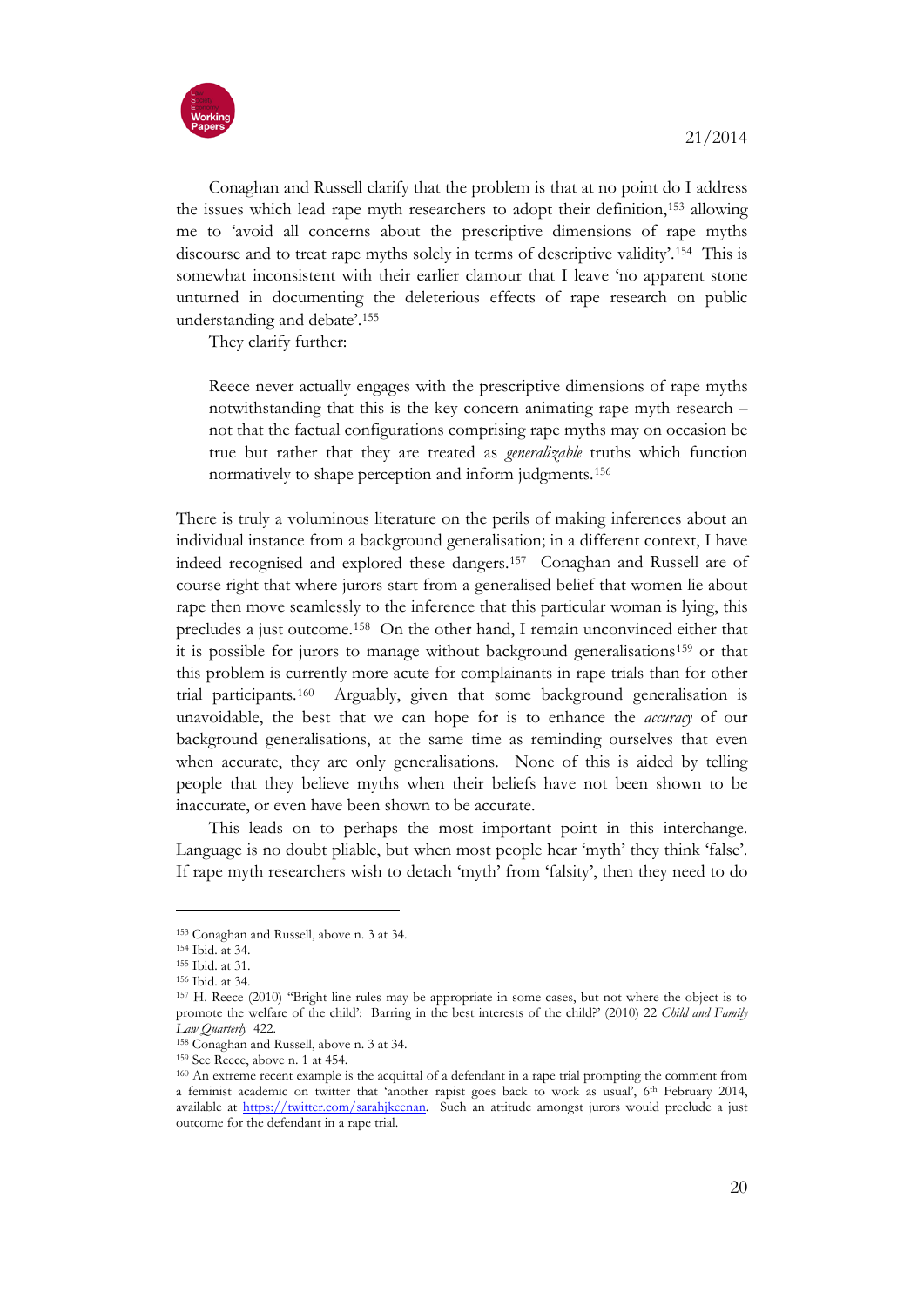this with a flashing neon light above and a huge pointing red finger to the side, and they have not. There is a great deal of confusion and slippage in the way that the term 'rape myth' is understood and indeed used, even in academic discourse let alone public discourse.<sup>[161](#page-21-0)</sup> Any part that I may have played in foregrounding this slippage makes this whole exchange worthwhile for me.

To illustrate, Krahé opens her Comment with the claim that 'many rape myths are, in fact, false beliefs that can be refuted on the basis of empirical research'.[162](#page-21-1) As she is one of the world's foremost rape myth researchers, I cannot read her as doubting that rape myths no longer need to be false. So it is instructive that Krahé still regards it as important to emphasise their empirical dimension. The example she gives is the 'myth' that stranger rape is more serious than acquaintance rape. In my article, I accept that there is strong enough evidence of public belief in this hierarchy of seriousness, but I query whether this belief deserves to be designated a myth.<sup>163</sup> Krahé replies that indeed it does, because psychological evidence demonstrates that acquaintance rape is at least as damaging as, if not more damaging than, stranger rape. She concludes: 'It is obvious here that Reece does not have a sufficient grasp of the psychological literature on the effects of rape victimisation'[.164](#page-21-3)

It is true that a detailed examination of the relative trauma caused by diverse forms of rape was beyond the scope of my article. It is also true that some research shows that some people hold the misapprehension – myth - that relationship rape is *per se* less traumatic than stranger rape.[165](#page-21-4) But Krahé is reading off the seriousness of a crime from the trauma to the victim, when the latter is but one dimension of the former. With the benefit of hindsight, I can see that I should have made it clearer that I was referring to seriousness not trauma; at the time, I thought this was plain from my comment that 'judgments about seriousness are multi-dimensional, encompassing such diverse factors as the offender's motivation, the victim's trauma, and the public interest'.[166](#page-21-5) Still, such easy elision between seriousness and trauma is an interesting illustration of the seemingly inexorable rise of victim-centred justice.<sup>[167](#page-21-6)</sup>

Conaghan and Russell are quite wrong that I was unconcerned with the prescriptive dimension of rape myth discourse.[168](#page-21-7) One of my main prescriptive concerns was the rhetorical power that is gained from describing a normative opinion or even an accurate belief as a 'rape myth', placing the point of view beyond discussion and thus enabling debate on the question to be very effectively

<span id="page-21-0"></span><sup>161</sup> See Reece, above n. [1](#page-2-1) at 453-454.

<span id="page-21-1"></span><sup>162</sup> Above n. [3](#page-2-0) at 1.

<span id="page-21-2"></span><sup>163</sup> Above n. [1](#page-2-1) at 457-458.

<span id="page-21-3"></span><sup>164</sup> Above n. [3](#page-2-0) at 5.

<span id="page-21-4"></span><sup>165</sup> See e.g. S. Ben-David and O. Schneider, 'Rape Perceptions, Gender Role Attitudes, and Victim-Perpetrator Acquaintance' (2005) 53 *Sex Roles* 385 at 395; A. Clarke et al, *Attitudes to Date Rape and Relationship Rape: A Qualitative Study* (2002) 38, 41 and 48.

<span id="page-21-5"></span><sup>166</sup> Above n. [1](#page-2-1) at 458.

<span id="page-21-6"></span><sup>167</sup> See R. N. Lancaster, *Sex Panic and the Punitive State* (University of California Press: California, 2011) ch 7.

<span id="page-21-7"></span><sup>168</sup> Conaghan and Russell, above n. [3](#page-2-0) at 34.